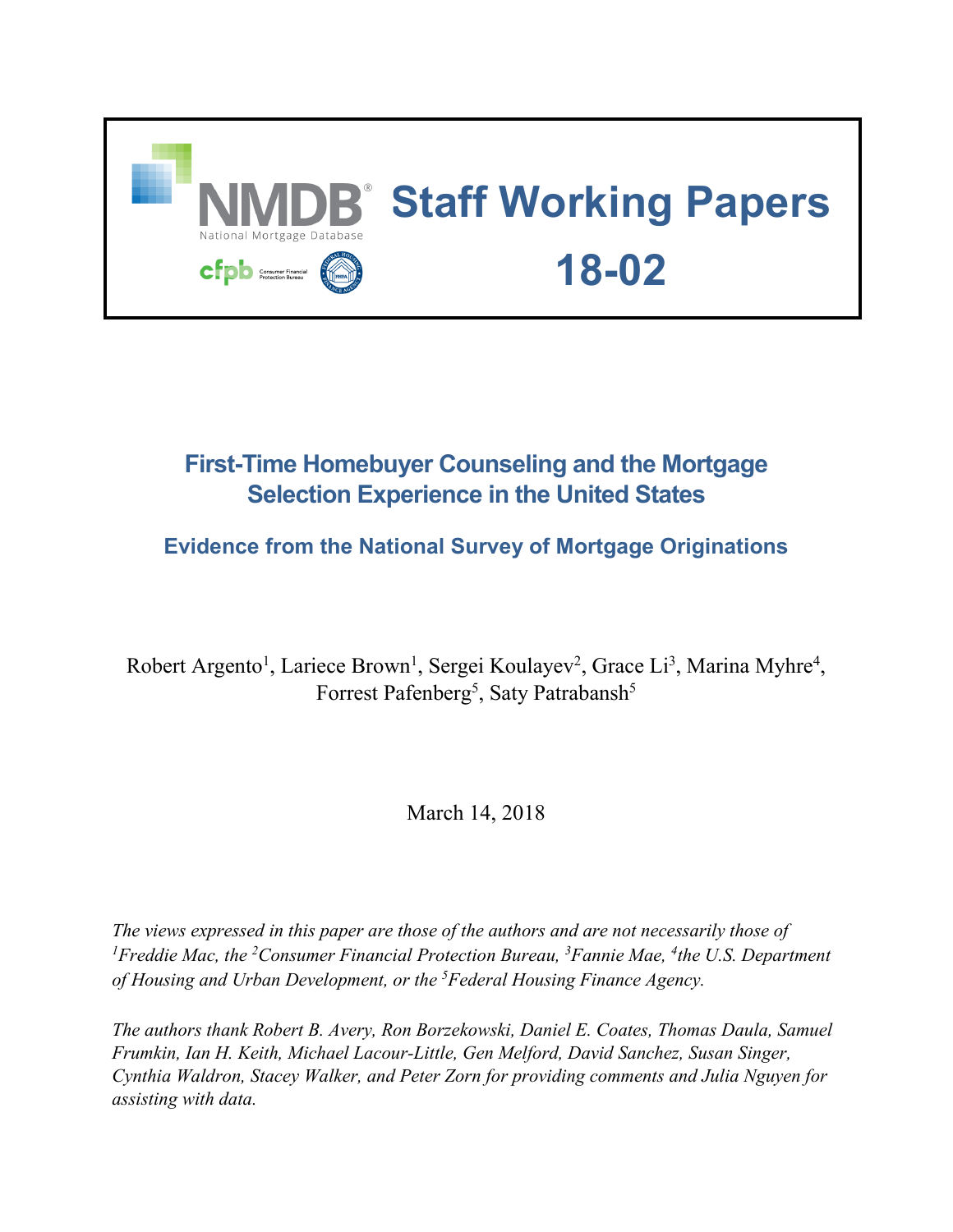### **Abstract**

The existing literature on homebuyer education and counseling (HEC) consists almost exclusively of evaluations of specific programs, generally using mortgage loan performance as the metric of success. This paper contributes to the literature in two ways. First, it provides evidence on the benefits of HEC to mortgage borrowers in aspects other than mortgage performance. Second, the paper evaluates HEC in general, not just one specific program. It does so by drawing from a nationally representative sample of all first-time homebuyers in the United States who took out a mortgage in 2013 and 2014. The study data comes from the National Survey of Mortgage Originations (NSMO), a new survey co-sponsored by the Federal Housing Finance Agency (FHFA) and the Consumer Financial Protection Bureau (CFPB). We find that 14 percent of a nationally representative sample of first-time homebuyers reported receiving some form of HEC. Using two different matching estimation techniques (propensity score and coarsened exact matching) and ordinary least squares, we find that first-time homebuyers who reported receiving HEC also reported better mortgage knowledge, higher incidence of comparing final costs to the Good Faith Estimate (GFE), higher incidence of selecting a mortgage based on cost, and higher level of satisfaction with mortgage terms and the mortgage process.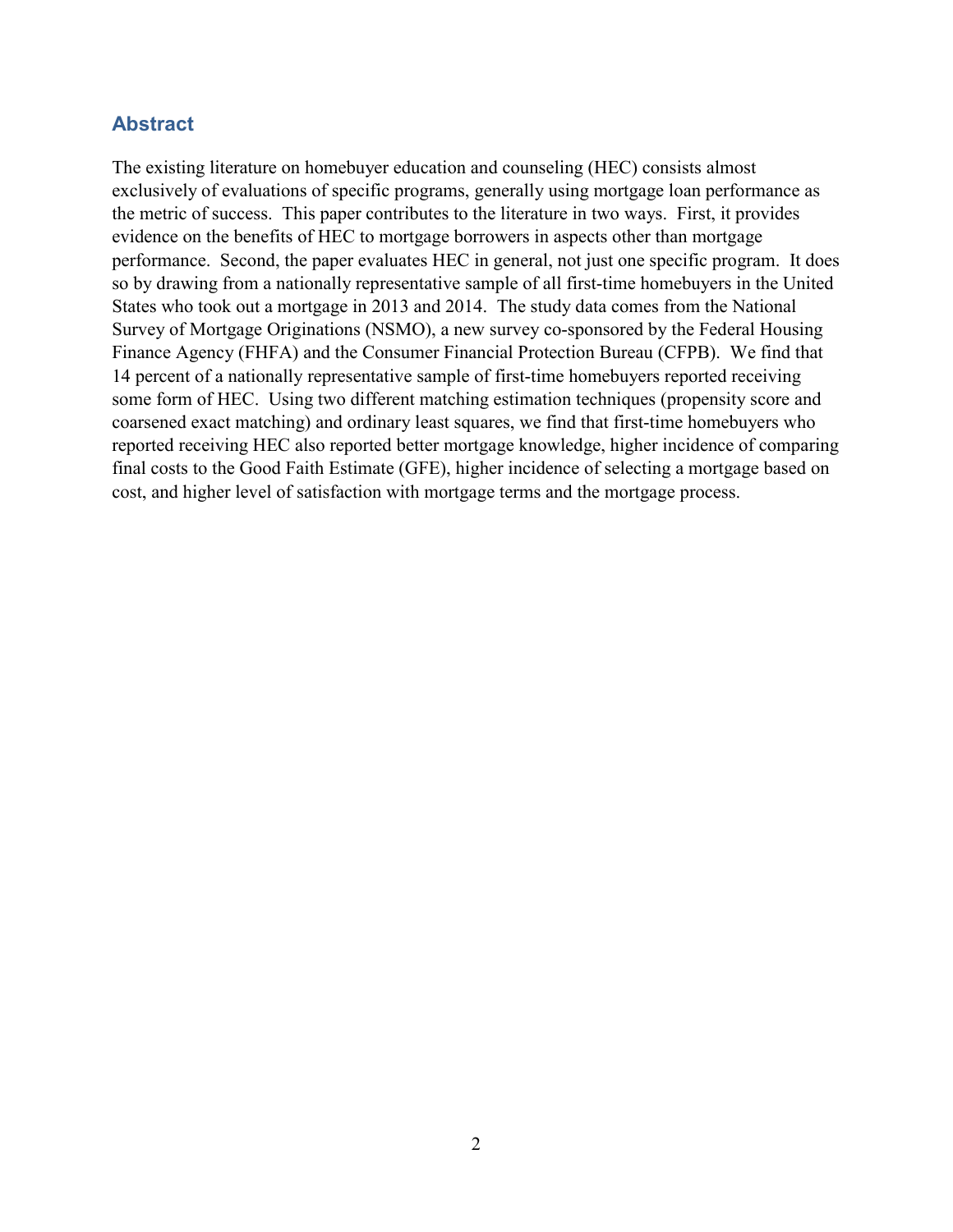### **1. Introduction**

Homebuyer education and counseling (HEC) is often viewed as a strategy for achieving sustainable homeownership, particularly among low- to moderate-income households, and as such, an important aspect of providing access to sustainable mortgage credit. HEC's advocates promote HEC as a way to help prepare first-time homebuyers for successful homeownership by helping them make good home purchase and mortgage decisions and by improving their financial management skills.<sup>[1](#page-2-0)</sup> Therefore, HEC has become a standard part of many government, non-profit, and industry programs geared towards low- to moderate-income first-time homebuyers on the premise that both homebuyers and society as a whole will benefit.

However, there has not been definitive evidence or consensus on the benefits and costeffectiveness of HEC. The existing literature on housing education and counseling consists almost exclusively of evaluations of specific programs, generally using mortgage loan performance as the metric of success. The literature shows mixed results on HEC's effectiveness. Additionally, the question of whether borrowers benefit in other ways from HEC even when mortgage performance in the short term may not be improved is largely unaddressed. This paper contributes to the literature in two ways. First, it provides evidence about potential benefits of HEC to non-performance aspects such as mortgage knowledge and satisfaction with the mortgage terms and the mortgage process. Second, it uses a new nationally representative sample of first-time homebuyers rather than focusing on a specific program.

In this paper, we examine the incidence and effectiveness of HEC among the general population of first-time homebuyers who took out a mortgage for home purchases in 2013 and 2014. We use responses from the National Survey of Mortgage Originations (NSMO), a new survey of a nationally representative sample of new mortgages in the United States. NSMO is conducted quarterly by the Federal Housing Finance Agency (FHFA) and the Consumer Financial Protection Bureau (CFPB) and collects rich information on the expectations, knowledge, experience, and loan terms of mortgage borrowers. NSMO is a component of the National Mortgage Database (NMDB®).

We find that 14 percent of first-time homebuyers reported receiving some form of HEC. Using two different matching estimation techniques (propensity score and coarsened exact matching), we find that first-time homebuyers who reported receiving HEC also reported better mortgage knowledge, higher incidence of comparing final costs to the Good Faith Estimate (GFE),<sup>[2](#page-2-1)</sup> higher incidence of selecting a mortgage based on cost, and higher level of satisfaction with mortgage terms and the mortgage process.

### **2. Literature**

 $\overline{a}$ 

The literature studying the effectiveness of pre-purchase HEC is large and diverse; see Myhre and Watson (2017), Mayer and Temkin (2016), and Collins and O'Rourke (2010, 2011) for reviews. Nevertheless, the existing research is limited in several respects.

<span id="page-2-0"></span><sup>&</sup>lt;sup>1</sup> See DeMarco et al.  $(2016)$ .

<span id="page-2-1"></span><sup>&</sup>lt;sup>2</sup> The period of originations for the mortgage loans linked to survey responses, 2013-2014, pre-dates the CFPB's changes to Regulation Z.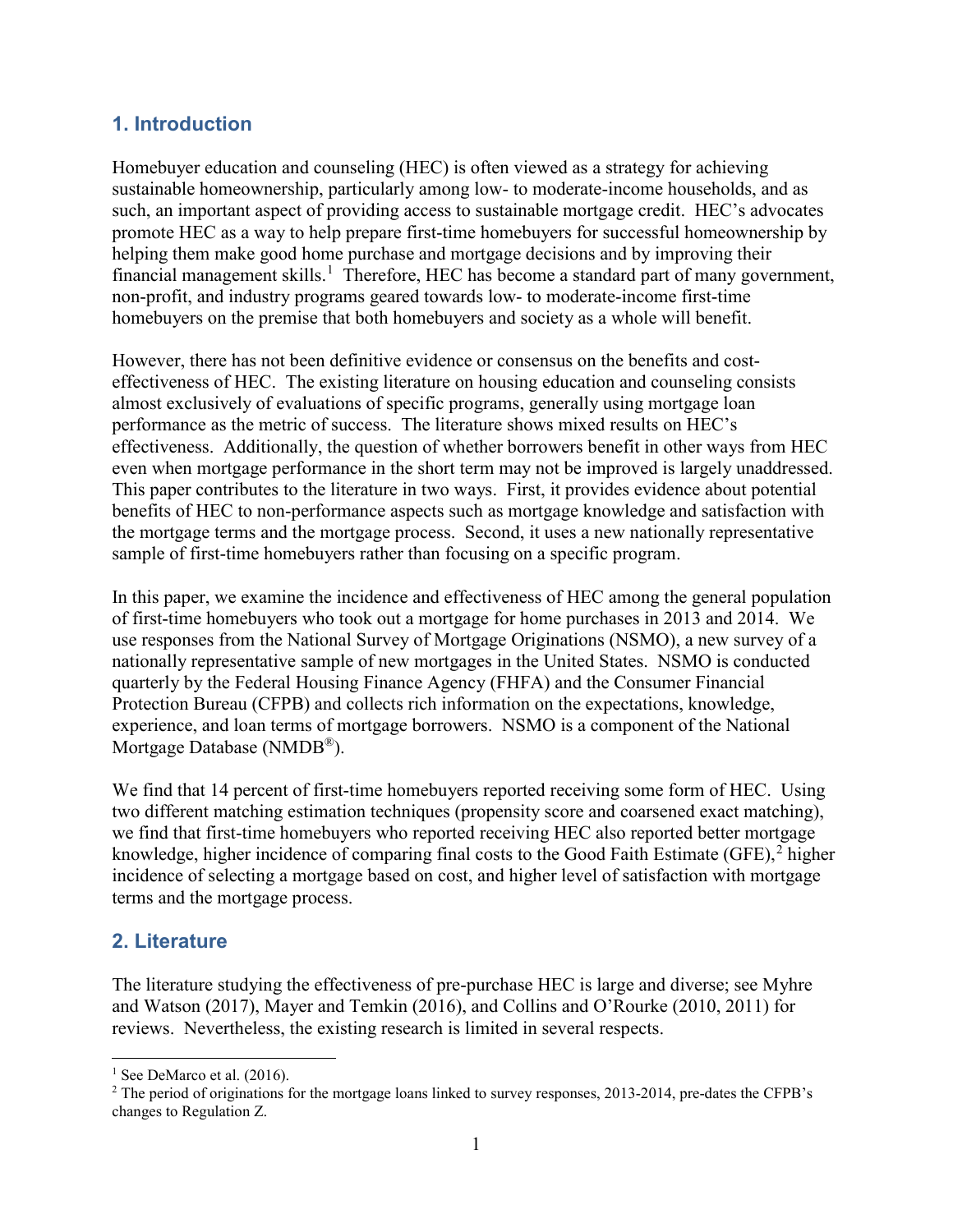First, nearly every study that we are aware of has focused on measuring counseling effectiveness among participants of a particular lending program (see, for example, Avila, Nguyen, Zorn (2013) for a study of Freddie Mac's Affordable Gold and Home Possible programs; Mayer and Temkin (2016) for NeighborWorks America's programs). An important exception is "The First-Time Homebuyer Education and Counseling Demonstration" study currently being conducted by the U.S. Department of Housing and Urban Development (HUD). This is a large-scale randomized experiment where participants are recruited from a pool of mortgage applicants from three large national lenders (see DeMarco et al. (2016) for early results).

Different lending programs have different counseling programs. There is a large variety of prepurchase counseling programs, which differ by: (a) mode of delivery (individual counseling, classroom instruction, telephone instruction, home study); (b) program duration and content; (c) who delivers the instruction (non-profit, government, lender); and (d) whether it is a voluntary or mandatory.<sup>[3](#page-3-0)</sup> Typically, a study focuses on a specific counseling program, as dictated by the lending program (see Agarwal et al. (2010, 2014), Brown (2016)) or by study design (Smith, Hochberg and Greene (2014), Carswell (2009)). There are few studies that span across counseling programs; see Quercia and Spader (2008) for an analysis of relative effectiveness of various types of counseling; also, see Avila, Nguyen, Zorn (2013) who utilize a large sample of loans not restricted to a specific counseling program.

The specifics of selection into the lending program and the specifics of the counseling program can make it difficult to generalize results of a given study. Therefore, we believe there is a need for evidence about the effectiveness of HEC that spans across lending programs and modes of instruction.

Second, the existing studies of HEC have exclusively focused on the goal of home purchase or on the debt repayment behavior (mortgage delinquency and default, credit score, repayment of non-mortgage debt). Little evidence exists on the impact of HEC on borrower's mortgage knowledge and behaviors related to mortgage choice, such as mortgage shopping. The HUD experiment is the first attempt in this direction, and early results point to improvements in financial literacy and a "greater appreciation for communication with lenders" (DeMarco et al., 2016).

However, beyond the HEC context, there is a large literature studying the effectiveness of various financial education programs in improving financial literacy and related behaviors. For instance, Collins (2013) examines the impact of a mandatory financial education program on very low-income households, finding improvements in self-reported behaviors. Broadly, low levels of financial literacy have been linked to suboptimal financial behaviors (see review by Lusardi and Mitchell (2014)). In the mortgage context, Alexandrov and Koulayev (2017) suggest that a lack of mortgage shopping may have prevented borrowers from realizing significant price savings. Moulton, Loibl, Samak, and Collins (2013) show that many borrowers under-estimate their total or monthly non-mortgage debt, and are overconfident in their own ability to pay down their debt, relative to the actual repayment behavior; and, Gerardi, Goette,

<span id="page-3-0"></span> $\overline{a}$ <sup>3</sup> For more information, see the 2008 HUD report "The State of the Housing Counseling Industry," which covers 1,800 HUD-approved counseling programs, as of 2007. See also Turnham, and Jefferson (2012) for more detailed description of the subset of counseled subjects.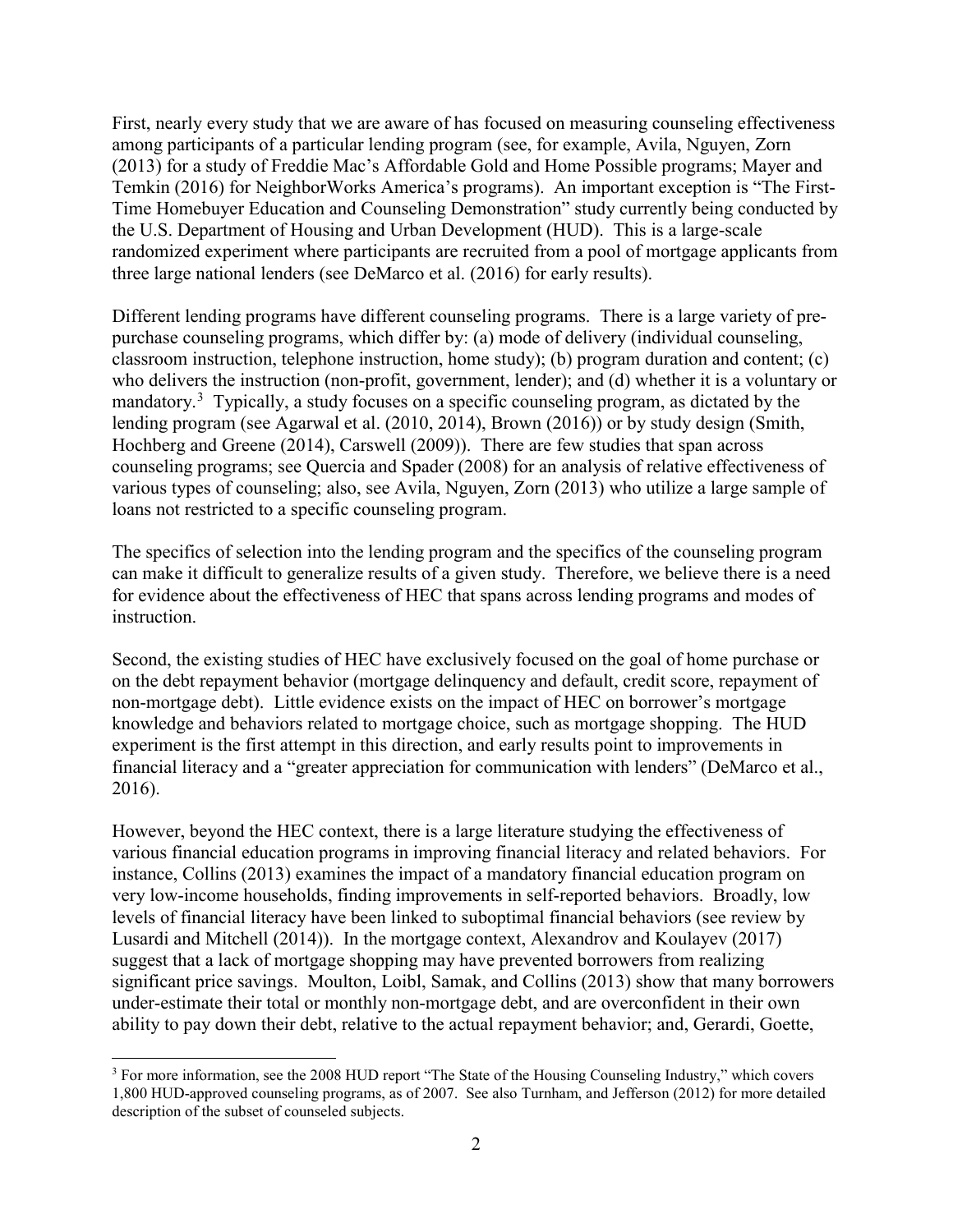and Meier (2010) link low financial literacy to delinquencies on subprime mortgage loans. Thus, there is a need to study the effectiveness of HEC as a specific type of financial education, in addition to its role in default risk management.

This paper addresses both of these aspects of HEC's effectiveness. Our results apply to general population of first-time homebuyers who took out a mortgage in 2013-2014, and are not specific to a particular lending or counseling program. We explore a variety of outcomes beyond debt repayment, such as self-reported mortgage knowledge, shopping, mortgage selection, satisfaction with the mortgage process and the use of government mandated mortgage disclosures.

Finally, we point out that results measuring the effect of HEC on loan performance vary greatly across studies. Part of the difference in results across studies may be related to the period when the loans were originated. In a natural field experiment of a Tennessee pre-purchase homebuyer education program in 2002 funded by an HUD housing counseling grant, Brown (2016) found that borrowers who received HEC had a 42 percent reduced chance of foreclosure compared to the control group, but there was no statistically significant difference in default (defined as first incidence of becoming 90 days delinquent). On the other hands, in a randomized field experiment sponsored by the Federal Reserve Bank of Philadelphia, Smith, Hochberg, Greene (2014) found that one-on-one pre-purchase counseling conducted by a HUD-approved housing counseling agency in 2007 had positive long-term effects on credit score and debt levels of participants compared to a control group who only received a two-hour pre-purchase workshop, but no impact on timeliness of mortgage payments as most borrowers stayed current on their mortgage. Avila, Nguyen, Zorn (2013) found that the effect of HEC on loan performance was largest among loans originated in the 2006 to 2008 time period. Similarly, Mayer and Temkin (2016) find a 30 percent reduction in 90 plus days delinquency for 2007 vintage loans originated by NeighborWorks. Li, Bai, Goodman, Zhu (2016) analyze the same program, but for post-crisis originations in the 2010 to 2012 time period, and find a 14 percent reduction.

## **3. National Survey of Mortgage Originations**

 $\overline{a}$ 

For the analysis, we use responses from the National Survey of Mortgage Originations (NSMO). The NSMO is a quarterly survey conducted by FHFA and CFPB as part of the National Mortgage Database (NMDB<sup>®</sup>) project.<sup>[4](#page-4-0)</sup> The NMDB<sup>®</sup> project is a multi-year project jointly undertaken by FHFA and CFPB. The project is designed to provide comprehensive information about the U.S. mortgage market based on a 5 percent random sample of residential mortgages. The project has three primary components: (1) the National Mortgage Database; (2) the quarterly National Survey of Mortgage Originations (NSMO); and (3) the annual American Survey of Mortgage Borrowers (ASMB).

The core data in the NMDB<sup>®</sup> are drawn from a random 1-in-20 sample of all closed-end first-lien mortgage files outstanding at any time between January 1998 and December 2016 in the files of Experian, one of the three nationwide credit reporting agencies.<sup>[5](#page-4-1)</sup>

<span id="page-4-0"></span> $4$  Detailed documentation about NMDB $^{\circledR}$  and the related surveys is available in a series of technical documents at [https://www.fhfa.gov/PolicyProgramsResearch/Programs/Pages/National-Mortgage-Database.aspx.](https://www.fhfa.gov/PolicyProgramsResearch/Programs/Pages/National-Mortgage-Database.aspx) 

<span id="page-4-1"></span><sup>&</sup>lt;sup>5</sup> Experian was chosen through an open, competitive procurement process to assist in creating the NMDB<sup>®</sup>. The use of a sample, rather than the universe of all mortgages, substantially reduces the privacy risk associated with any data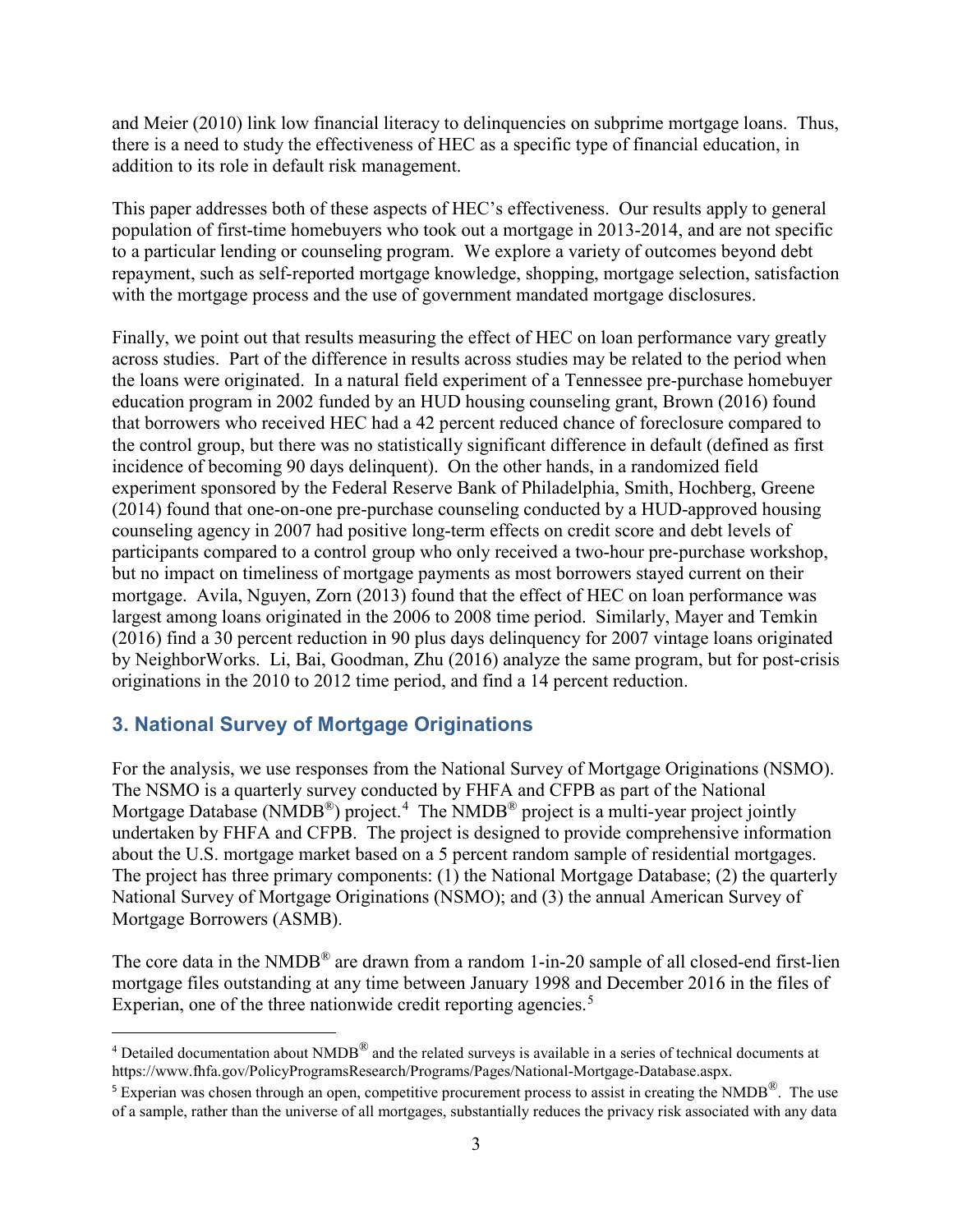A random 1-in-20 sample of mortgages newly reported to Experian is added to the NMDB® each quarter. Mortgages are followed until they terminate through prepayment (including refinancing), foreclosure, or maturity. Information from credit reporting agency files on each borrower associated with the mortgages in the  $NMDB<sup>®</sup>$  sample are collected from at least one year prior to origination to one year after termination of the mortgage. The information on borrowers and loans is de-identified and does not include any direct identifying information such as borrower name, address, or Social Security number.

The NSMO survey is designed to complement the NMDB<sup>®</sup> by providing information, particularly related to mortgage shopping, that is not available in the database. The survey is voluntary, and its target universe is newly originated closed-end first-lien residential mortgages and their associated borrowers. To achieve this objective, the NSMO draws its sample from mortgages that are part of the NMDB<sup>®</sup>. Beginning with loans originated in 2013, a simple random sample of about 6,000 loans per quarter is drawn for the NSMO from loans newly added to the NMDB®.

#### **4. Analysis Sample and Outcomes**

l

For this report, we use the NSMO conducted for a sample of borrowers with mortgages originated in 2013 and 2014. There were 12,341 respondents to this survey for these origination years. We focus specifically on first-time homebuyers to identify those with less experience in the mortgage process relative to repeat borrowers. Given the detailed administrative and credit data available in the NMDB<sup>®</sup>, we can identify homebuyers who have not had an active mortgage in the past seven years. We also restrict our analysis to homebuyers younger than 55 years to increase the likelihood that the analysis is focused on first-time buyers instead of those who paid off an earlier mortgage.<sup>[6](#page-5-0)</sup>

The NSMO identifies the recipients of HEC by asking "Did you take a course about homebuying or talk to a housing counselor?" Follow-up questions ask what delivery mode was used for the home-buying course or housing counseling (in-person, one-on-one; in-person, group; over the phone; or online), how long the course or counseling lasted, and whether it was helpful. Table 1 summarizes responses to these questions. Among 1,686 first-time homebuyers that we have identified, 235 reported receiving some form of HEC, which amounts to a rate of 14 percent.<sup>[7](#page-5-1)</sup> This is itself a novel finding; there is currently no reliable estimate of the percentage of recent mortgage borrowers who receive some form of HEC. Among those first-time homebuyers

collection. By contrast, a universal registry presents challenges for privacy since it is known that a particular loan must be in the dataset. However, for a 1-in-20 sample like the NMDB<sup>®</sup>, the odds are 95 out of 100 that a particular loan is not in in the database.

<span id="page-5-0"></span> $6$  For NSMO, we match the survey respondent and the spouse (when they exist) to the borrowers in the credit file. At least one of them must be the borrower on the mortgage. If both are borrowers, we require both have no prior mortgage in the credit file (generally in the past 7 years) for the loan type to be designated as a first-time homebuyer. If only one is the borrower, we require that that person has no prior mortgage in the credit file for the loan type to be designated as first-time homebuyer.

<span id="page-5-1"></span><sup>&</sup>lt;sup>7</sup> Our definition of a first-time mortgage borrower is the following: a) no mortgage in the previous credit history; b) both borrower, and the co-borrower, if present, are 55 years of age or younger. This approach results in approximately 30 percent of first-time mortgage borrowers among all borrowers for home purchase in 2013-2014.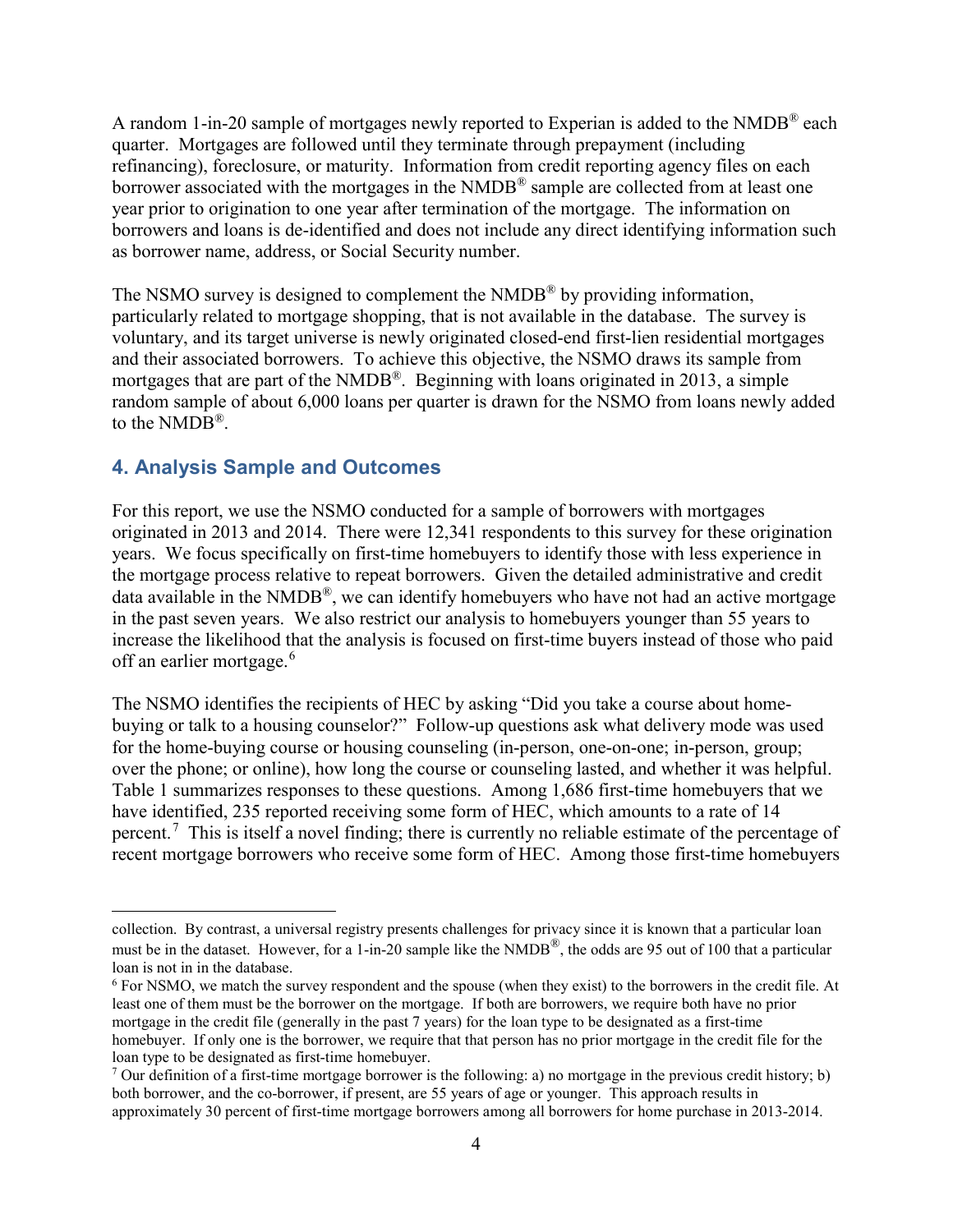who report receiving any kind of HEC, 45 percent report receiving it in a group setting, while 22 percent report a one on one counseling interaction (see Table 1).

In this analysis, these 235 first-time homebuyers reporting HEC are compared to the remaining 1,451 first-time homebuyers who did not report receiving HEC. Due to a relatively low number of observations, we do not attempt to separately estimate the effects of various types of HEC; we may do so as more data becomes available. Substantively, the NSMO does not distinguish between homebuyer education (group classroom instruction about the home buying process) and homebuyer counseling (individual, one-on-one sessions with a housing counselor that are tailored to a client's financial situation and stage in the home buying process). For instance, 22 percent of respondents indicated a one-on-one session, which probably corresponds to counseling rather than homebuyer education. However, it is unclear whether the remaining 78 percent received education, counseling, or both. For instance, those who report group instruction may have also received individual consultation. Additionally, NSMO does not identify whether the provider of homebuyer education or counseling meets HUD or National Industry Standards (NIS). In fact, the reported counseling could involve a for-profit organization or an on-line tool that does not meet HUD or NIS standards. For example, the provider could be the lender or mortgage insurance company.

The NSMO survey focuses on borrower experiences when obtaining a mortgage. We identify a broad set of questions, related to mortgage knowledge and mortgage related behaviors. For each question, we compare the responses of first-time homebuyers who reported receiving HEC to those who did not report receiving HEC, while controlling for the set of relevant borrower covariates. We believe the observed differences in responses are informative of how HEC may have affected the underlying mortgage knowledge and mortgage related behaviors. For this reason, we label these responses as "outcomes."

Each outcome is an indicator variable equal to one if the respondents provides a certain answer to the relevant question, and zero otherwise. For example, the question "How well could you explain to someone the process of taking out the mortgage?" generates an indicator variable equal to one if the respondent said "very well" and zero otherwise. The mean of the outcome variable represents the share of respondents who provided a particular answer; for the question above, the mean is 39.5, which indicates that 39.5 percent of respondents said "very well" (see Table 2). Among HEC recipients, the share of respondents who said "very well," 50.2 is much higher than the average. For the complete list of questions and corresponding outcomes, see Table 2.<sup>[8](#page-6-0)</sup> Below, we provide a broad overview of the categories of survey questions we analyze.

#### **Knowledge of Mortgage Process**

Respondents were asked how familiar they were with their credit score, the current level of interest rates, available mortgage types, the mortgage process in general, and the amount of down payment needed when applying for mortgages when they began the process of getting this mortgage. For each item, we compare the response of "very familiar" to the responses "somewhat" or "not at all." While 63 percent of respondents stated they were very familiar with

l

<span id="page-6-0"></span><sup>8</sup> The current survey instrument is available at

<https://www.fhfa.gov/PolicyProgramsResearch/Programs/Pages/National-Survey-of-Mortgage-Originations.aspx>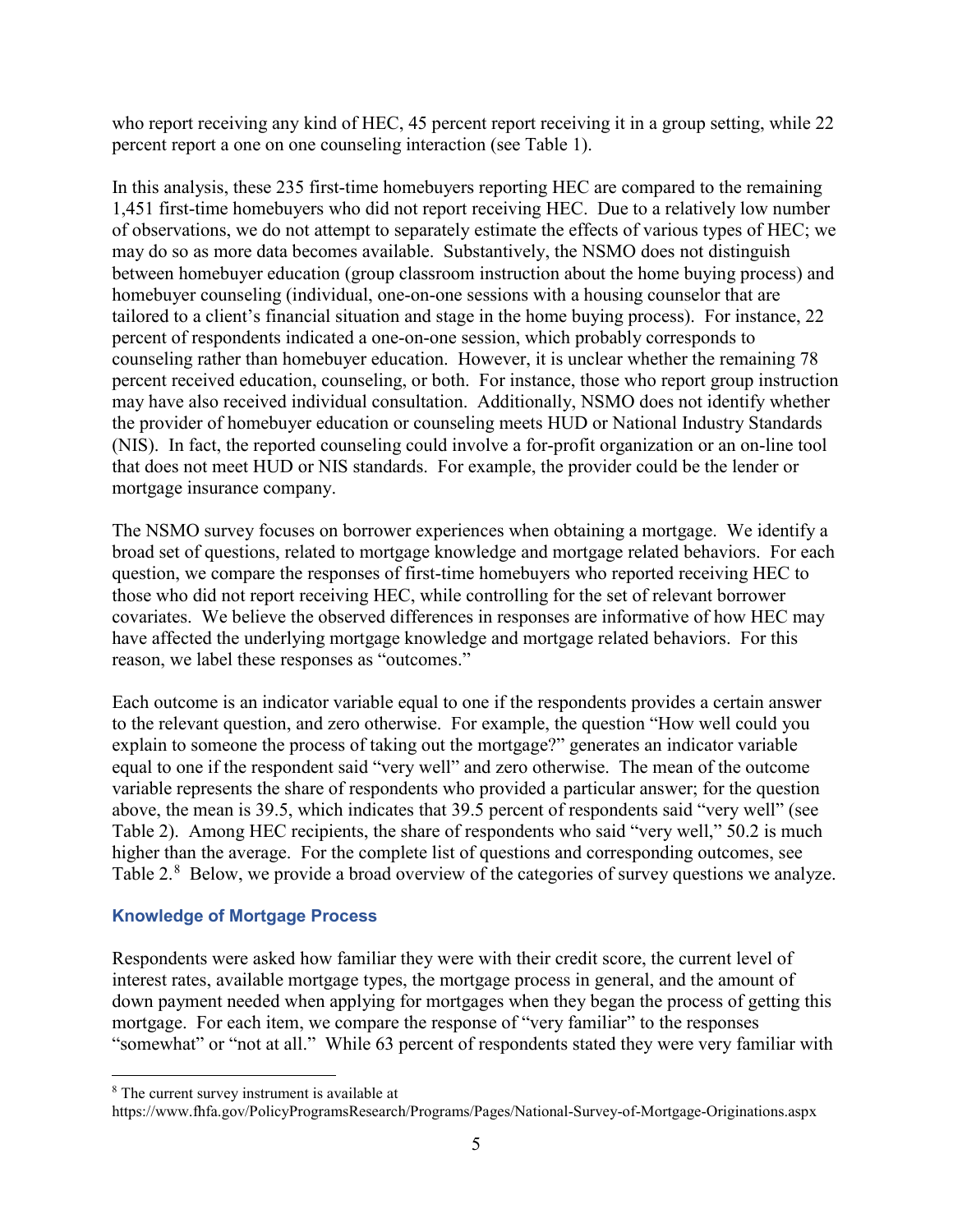their credit history and credit score, only 18 percent reported high familiarity with the process of taking out a mortgage.

Another survey question asked how well the respondent could explain to others the process of taking out a mortgage, the difference between a fixed and adjustable-rate mortgage, the difference between then mortgage interest rate and annual percentage rate (APR), and the consequences of not making required mortgage payments. We compare the self-reported "very well" to "somewhat" or "not at all" responses. Most respondents stated that they understood the difference between a fixed- and an adjustable-rate mortgage (57 percent) and the consequences of not making required payments (56 percent). Respondents were least comfortable explaining the differences between prime and subprime loans (13 percent) and the difference between the interest rate and APR (19 percent).

#### **Assigned Importance to Non-Price Factors**

Respondents were asked if lender attributes—such as lender reputation, the lender's online presence, whether the lender has a branch nearby, and whether the lender can speak the borrower's language—were important or very important when choosing the lender. These attributes are normative, non-price criteria. We create a combined indicator equal to one if at least one attribute was deemed very important. We created additional variables with a value of one if the respondent answered "very important" for each of the non-price factors. A very high percentage, 88 percent of first-time homebuyers, indicated that at least one non-price attribute was "very important." This suggests that their mortgage choice might not have been guided by mortgage cost alone.

#### **Satisfaction with Mortgage Process and Mortgage Terms**

The survey contains a variety of questions that focus on a borrower's satisfaction with the mortgage experience, beginning with the application process and ending with mortgage terms. Generally, borrowers are satisfied both with the process and mortgage terms. For example, close to 70 percent of respondents report being satisfied with the interest rate on the mortgage.

#### **Mortgage Shopping**

Shopping behavior is measured two ways. First, the respondent is asked "how many lenders/brokers did you seriously consider before taking out this mortgage." By this measure, 56 percent of first-time homebuyers reported that they seriously considered more than one lender or broker. Borrowers were also asked whether they completed more than one application to search for better loan terms. By this second measure, 23 percent indicated that shopping was the primary motivation for multiple applications.

#### **Reviewing the Good Faith Estimate**

Survey participants were asked if they compared the final loan costs to the final GFE they received from the lender. Sixty-seven percent of borrowers reported comparing the final loan cost to the GFE.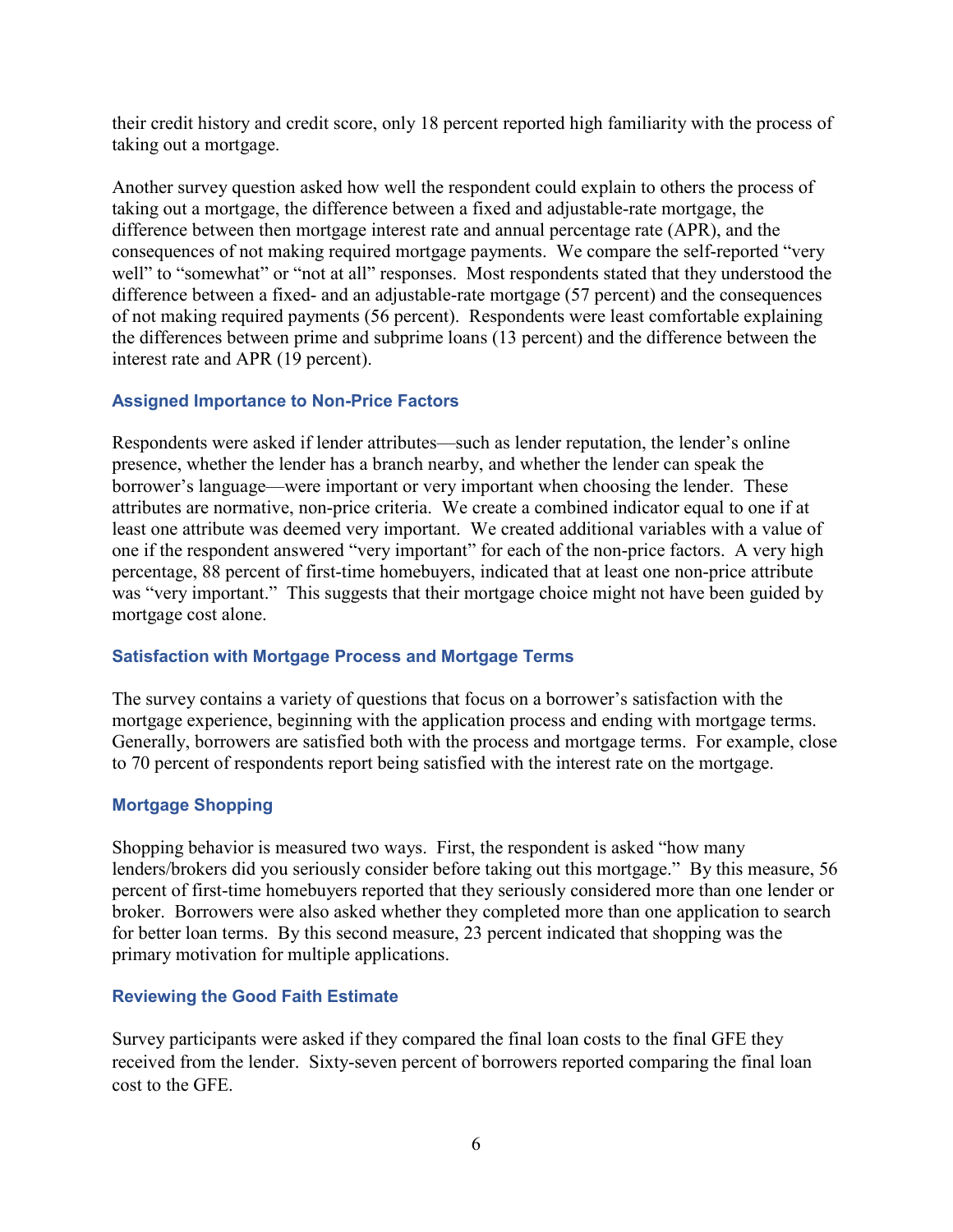#### **Seeking Input about Closing Documents**

Eighty-five percent of respondents reported they sought input about closing documents from at least one source, with the lender and real estate agent being the most popular sources (69 percent and 59 percent, respectively). Forty-five percent asked for input from a friend or relative.

#### **Mortgage Terms**

Using survey responses and the mortgage administrative data linked to the survey, we can observe the characteristics associated with the mortgages selected by the borrower. Available information includes the interest rate, loan-to-value ratio (LTV) at origination, payment to income ratio, and if an adjustable-rate or other product features were selected. During 2013 and 2014, the mortgage market was relatively homogeneous, with only a small fraction of loans having "special" mortgage features, such as a balloon payment, prepayment penalty, or interest-only payments.<sup>[9](#page-8-0)</sup> For this reason, we do not include these mortgage features as part of our analysis. The first-time homebuyers in this study have a mean LTV of 89 percent, with 7 percent obtaining adjustable-rate mortgages and 2 percent securing second liens with the first mortgage.

Some mortgage terms, including LTV and payment to income ratio, may reflect decisions or circumstances of a household that may pre-date HEC, such that any association between these terms and reported HEC should be taken with caution. This is particularly true if borrowers participated in HEC to qualify for a specific mortgage program. Again, we are not able to confirm the exact nature, timing, or entity associated with the counseling.

#### **5. Empirical Strategy**

l

For each outcome discussed above, we examine the empirical relationship between the incidence of that outcome among survey respondents and the self-reported HEC, controlling for relevant borrower characteristics. Because the borrowers in our analysis were not randomly assigned to receive HEC, we employ several empirical strategies to control for the observable borrower characteristics related to which borrowers reported receiving homebuyer education or counseling. We implement three empirical strategies: (1) ordinary least squares regression (OLS), (2) propensity score matching (PSM), and (3) coarsened exact matching (CEM).<sup>[10](#page-8-1)</sup> These methods take different approaches to considering the observable characteristics that may be related to who selects HEC. However, none of them control for unobserved attributes that might affect both counseling choices and mortgage selection, such as job security, mobility, available assets or funds for a down payment. Further, borrowers may select into HEC based on pre-HEC levels of mortgage knowledge, in a way that is not fully captured by the included covariates.

<span id="page-8-0"></span><sup>9</sup> Note that only first-lien residential mortgages are in the NSMO sample, and second liens such as Home Equity Lines of Credit (HELOC) are not captured.

<span id="page-8-1"></span><sup>&</sup>lt;sup>10</sup> The matching approach was also used by Smith, Hochberg and Greene  $(2014)$ . In their study as well as in ours, the detailed respondent information was, by design, available for both treated and non-treated subjects. This approach is an improvement relative to other papers that used matching estimators, where the detailed information was only available for borrowers who received counseling; in these papers, matching relied on loan characteristics (Agarwal et al. (2010, 2014)) or Experian credit fields (Mayer and Temkin (2016), Roll and Moulton (2016)). See Mayer and Temkin (2016) for a review.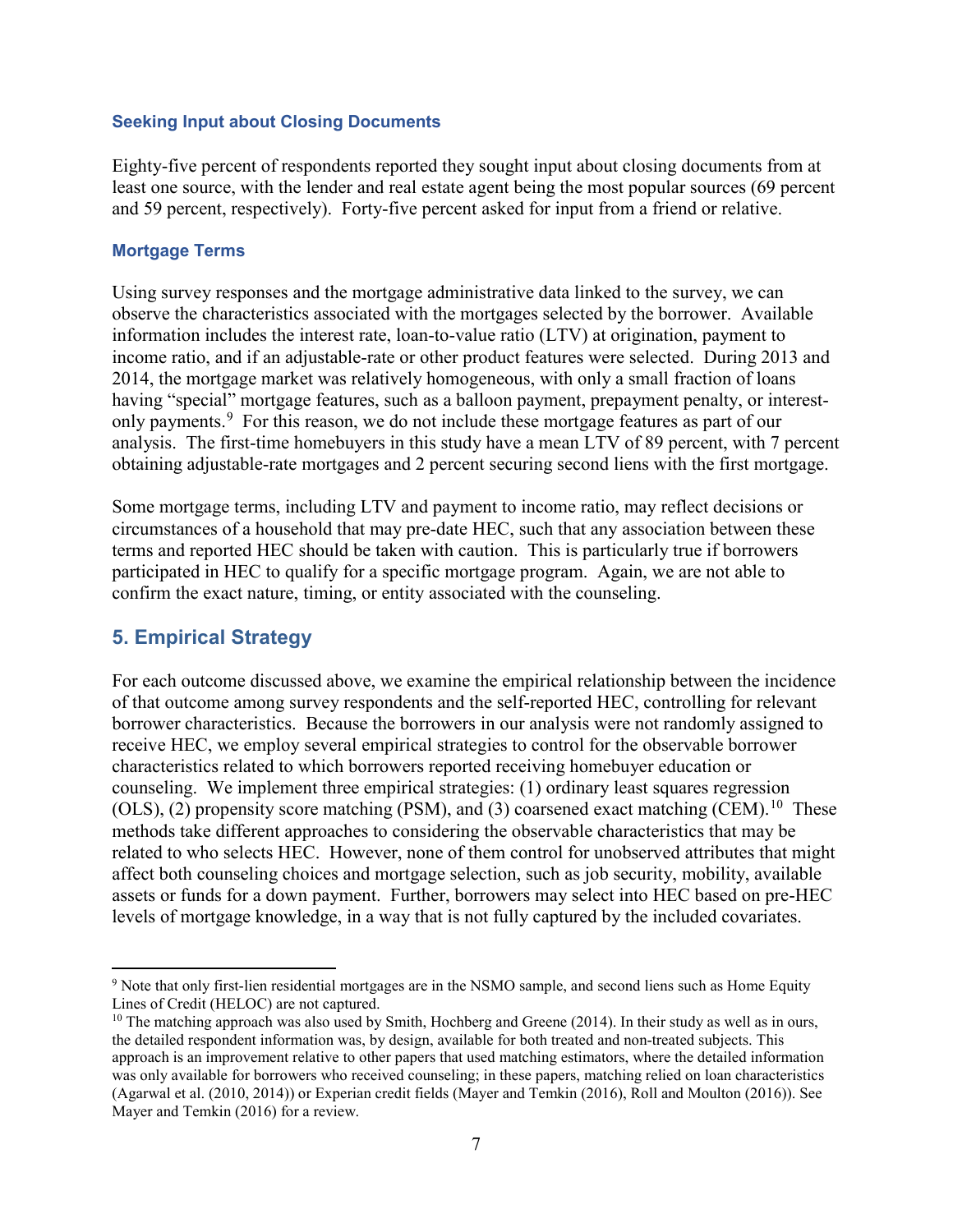Overall, the results of our analysis are best interpreted as suggestive evidence of the relationship between HEC and aspects of the mortgage selection process.

We begin by summarizing how borrowers who reported HEC differ from those who reported that they did not participate in HEC. We have identified several borrower characteristics that are predetermined and related to self-reported education or counseling participation. Table 3 presents the breakdown of first-time homebuyers by borrower characteristics. The first column presents the frequency of a borrower type, adjusted for population weight in order to achieve representativeness across first-time homebuyers. The second column presents the counseling rate among borrowers of a given type which can be compared to the overall counseling rate of 14 percent. From this table, we make the following observations.

- Credit Score: Borrowers with a lower credit score are more likely to report HEC participation, with the highest participation rates reported for borrowers with a credit score of 620-639.<sup>[11](#page-9-0)</sup> Among these borrowers, the HEC rate was twice the average, at 28 percent.
- Age: Younger borrowers (35 years or less) are 3 percentage points less likely to report HEC participation than older (>35 years old) borrowers.
- Race: The HEC rate among blacks is 30.6 percent, more than twice the average in the sample.
- Education: Borrowers with a high school degree or some college report a 16.9 percent HEC rate, as compared to 12.4 percent rate among those borrowers with college degree or higher.
- Household Income: Household income shows a strong relationship with HEC rate. Households with less than \$50,000 in combined yearly income exhibit HEC rates of approximately 20 percent, well above higher income groups.
- Marital Status: On average, singles have a similar HEC rate to couples. However, gender matters: single females have the highest counseling rate at 18.5 percent.
- Number of Wage Earners: Single earner households are four to five percentage points more likely to report HEC than a two-earner household.

### **Ordinary Least Squares (OLS)**

The OLS regression analysis specifies a linear probability regression of a particular outcome on the set of borrower characteristics summarized above. By including these variables, we control for selection into HEC along age, marital status, income, education, etc. However, this method may not be sufficient given large differences between the sample of HEC respondents and the sample of respondents who did not indicate taking up HEC. For example, the sample of non-

<span id="page-9-0"></span>l  $11$  The credit score in the data is VantageScore 3.0.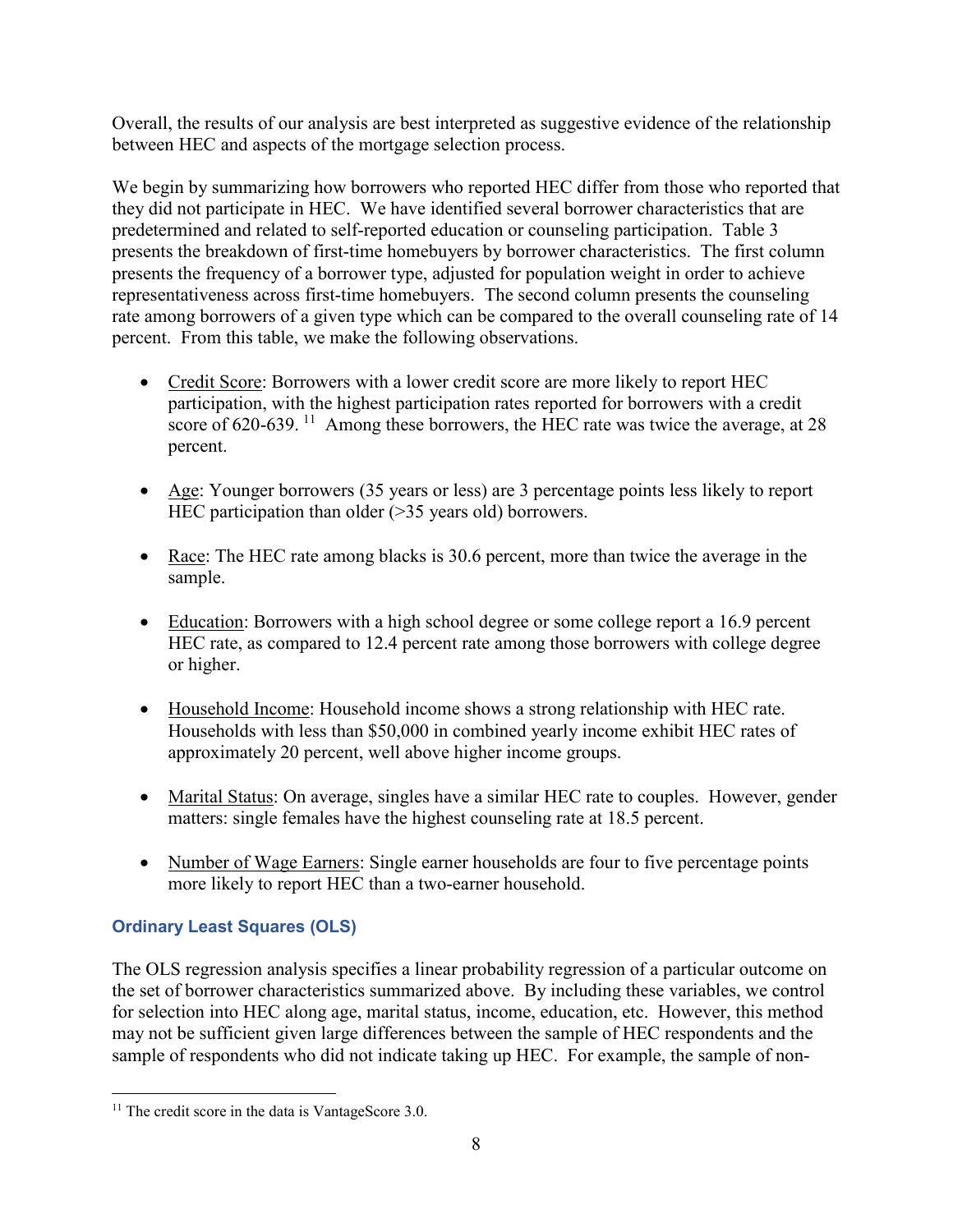HEC respondents contains borrowers with high levels of income and/or high levels of education. To the extent that such borrowers never take up HEC, their inclusion in the OLS regression produces biased estimates.

The other two methods, CEM and PSM, deal with this issue by matching a HEC respondent with a set of observationally similar non-HEC respondents. While the specifics of matching methods vary, both CEM and PSM rely on identifying the set of borrower covariates that are best predictors of self-reported HEC use. In Table 5, we present results of a linear probability model of HEC use. Credit score, race, and income are statistically significant predictors of counseling. When other factors such as income are controlled for, the relationship between having a college degree and the reported HEC rate becomes small and statistically significant. Similarly, age, household type, and number of wage earners are not statistically significant in the counseling regression model.

#### **Coarsened Exact Matching (CEM)**

l

CEM is a relatively new method for improving the estimation of causal effects by reducing imbalances between treated and control groups. [12](#page-10-0) In contrast to PSM, CEM balances the sample by matching based on pre-counseling covariates instead of matching based on the likelihood of reporting counseling. For CEM, we again consider pre-mortgage demographic and financial characteristics to match a HEC respondent to one or more non-HEC respondents. An exact matching method would ensure that the HEC respondent has the same values for each characteristic (e.g., age, gender, and education) as the non-HEC borrower. As this is generally not feasible or practical, values of the covariates are "coarsened" or specified in broader categories. Then, HEC respondents are matched to non-HEC respondents when they have the same categorical values or are within the same specified range for the characteristic. For example, an exact matching method may require all matched respondents to have the same number of years of education, while CEM could allow for a match if both borrowers have a college degree. The groups of matched borrowers can now be directly compared as they have similar values for the factors that are predictive of selection into HEC. Once the matched sample is formed, borrower responses are compared using a linear regression model. The CEM regression model includes an indicator variable for reported HEC and controls for borrower characteristics, with appropriate weights.

To implement the CEM procedure, we consider the set of borrower characteristics listed in Table 3. However, upon further review of the relationship between self-reported HEC and the borrower characteristics, some categories of a variable are collapsed. For instance, there are six categories of income; however, a meaningful change in HEC rate is found only for households with income above \$50,000 a year. Similarly, there are five categories of race; however, black households are associated with the largest difference in reported HEC rate for this NMSO sample. Therefore, we create coarsened versions of the variables that measure borrower type and use them instead of the original data in the CEM matching procedure. This strategy makes it easier to find a HEC borrower match. The downside of the coarsening, of course, is the loss of information that may limit our ability to control for selection into the HEC group.

<span id="page-10-0"></span> $12$  An interested reader will find more details on this webpage: https://gking.harvard.edu/cem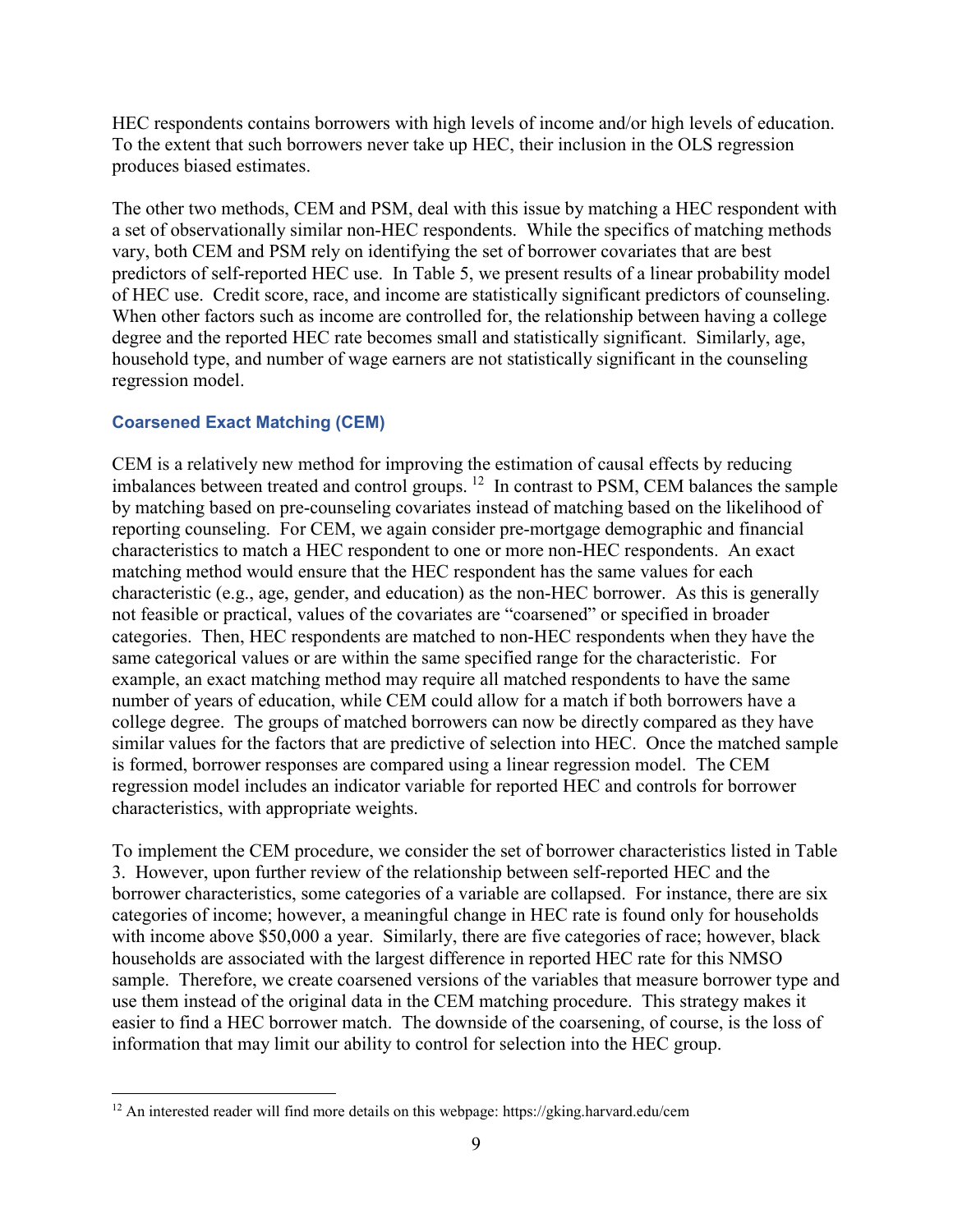Table 5 presents our coarsening variables, as well as the population frequencies and reported HEC rates among coarsened categories of borrowers. The CEM method matches HEC and non-HEC observations into a combination of buckets or strata. For example, a counseling respondent who is a black single female with a credit score less than 720, earning less than \$50,000 a year, with a college degree (or above), is matched with one or more non-counseling respondents with the same characteristics.

Based on coarsened covariates, the matching algorithm divides the sample into 196 strata (groups of observations) such that all borrowers in a group share the same values of coarsened covariates. Out of the 235 respondents who reported HEC, we find a match for 214 respondents, leaving 21 respondents unmatched. Out of the 1,451 respondents who did not report HEC, we could find a match for 1,134 respondents, leaving 317 respondents unmatched. Table 6 details the characteristics of respondents for whom we did not find a match: they include respondents with high credit scores, young borrowers, predominantly white, and high income. Non-matched respondents were not used in the estimation of the CEM model.

#### **Propensity Score Matching (PSM)**

PSM is a matching method where borrowers are grouped based on their predicted (rather than actual) propensity to take up counseling, or "propensity score."<sup>[13](#page-11-0)</sup> To implement PSM we first estimate a logistic regression model of the likelihood that a borrower reports participating in HEC. The specification of this regression mirrors the linear probability model reported in Table 4. Based on the estimates of the logistic regression, the propensity score is computed for each observation in the sample. Borrowers reporting HEC are then matched to non-HEC borrowers with similar values for the probability of reporting HEC.<sup>[14](#page-11-1)</sup> Within each matched group, the survey responses of those reporting HEC are compared to the responses of borrowers who did not report HEC using a linear regression model. Contrary to CEM, with the propensity score matching, we retain all observations. With PSM, finding a match is less of an issue than under the coarsened exact match methodology because the match is only on one dimension, the propensity for receiving HEC.

#### **6. Empirical Results**

 $\overline{a}$ 

The NSMO survey responses are used to explore the relationship between reported participation in homebuyer education or counseling and aspects of the mortgage selection process. The categories we investigate include knowledge of the mortgage process, importance associated with non-price lender attributes, satisfaction with the mortgage process, number of lenders considered, review of the GFE, seeking input on closing documents, and the mortgage product selected.

<span id="page-11-0"></span><sup>&</sup>lt;sup>13</sup> For an explanation of the method, see for example, Dehejia, Rajeev H., and Sadek Wahba. "Propensity scorematching methods for non-experimental causal studies." Review of Economics and statistics 84.1 (2002): 151-161.

<span id="page-11-1"></span> $14$  The interval of possible probability values,  $[0,1]$ , is divided into sub-intervals. Observations whose predicted probability of reporting counseling are in the same sub interval are considered similar and grouped for PSM. The equally-spaced sub intervals are defined so that we do not reject the null hypothesis that the means of each characteristic is the same for the HEC and non-HEC group.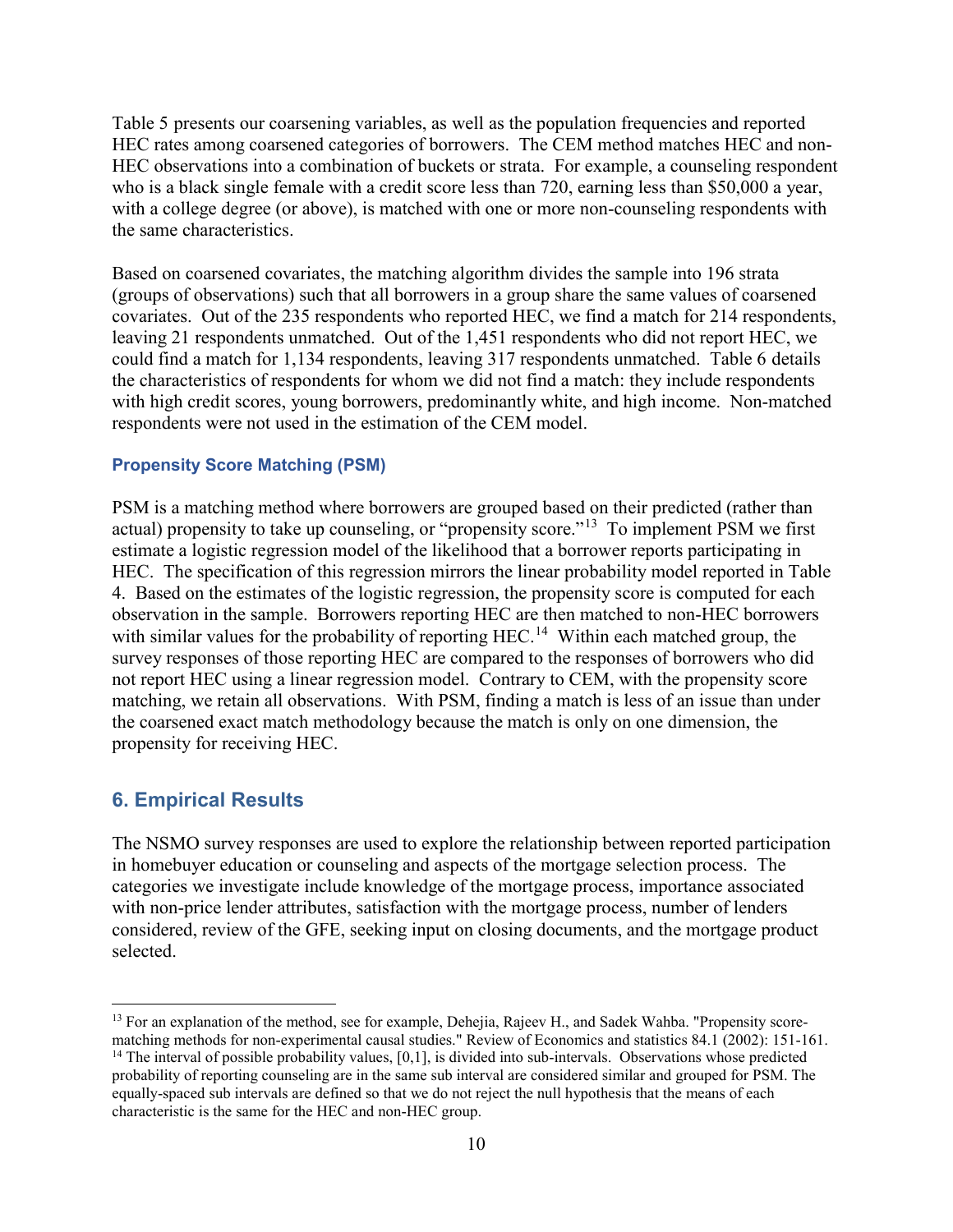For each response or mortgage attribute, we estimate three models: OLS, PSM and CEM. Each model includes a dummy variable for reported HEC as an explanatory variable, in addition to sets of indicator variables for each borrower characteristic.<sup>[15](#page-12-0)</sup> Table 7 presents the results from all regressions. We report the estimate of the HEC coefficient, multiplied by 100, with standard errors in parentheses. Because all outcomes are indicator variables, the interpretation of the coefficient is the percentage point change in the response of interest. To help assess the economic magnitude of the change, the first column of the table presents the sample average of the response or attribute variable.

In every case where a significant result is found, all models report similar magnitude. Highlights of the results include:

- 1. Borrowers who reported receiving HEC also reported large improvements in financial knowledge in the following categories: types of mortgages available; process of taking out a mortgage; and the difference between interest rate and APR. For instance, borrowers reporting HEC were 10 percentage points more likely to report that they could explain the process of taking out a mortgage, and 5 to 6 percentage points more likely to report they could explain the difference between interest rate and APR.
- 2. Borrowers who reported receiving HEC were more likely, on the order of 6 to 8 percentage points, to compare final closing costs to the GFE.
- 3. Borrowers who reported receiving HEC were 9 to 10 percentage points more likely to consult a housing counselor about their closing documents than were average first-time homebuyers. This is a non-trivial result because a counseling course does not necessarily include an individual consultation, as it may have been in a group setting or online.
- 4. Borrowers who reported receiving HEC were 5 to 6 percentage points more likely to report being satisfied with their mortgage terms and 4 percentage points more likely to report being satisfied with the mortgage process.
- 5. Homebuyers who reported receiving HEC also reported a greater likelihood of selecting a mortgage based on costs. Borrowers who did not report receiving HEC were about 6 percentage points more likely to indicate that at least one of the listed non-price attributes was important in the lender selection decision.
- 6. Counseling respondents were more likely to have a mortgage with a higher LTV. It is unclear, however, whether this is an outcome of counseling or if this reflects the individual borrower's financial position prior to HEC.

l

<span id="page-12-0"></span><sup>&</sup>lt;sup>15</sup> The OLS regression includes population weights for the survey respondents. The PSM and CEM regressions include weights based on the number of observations in each group of matched respondents.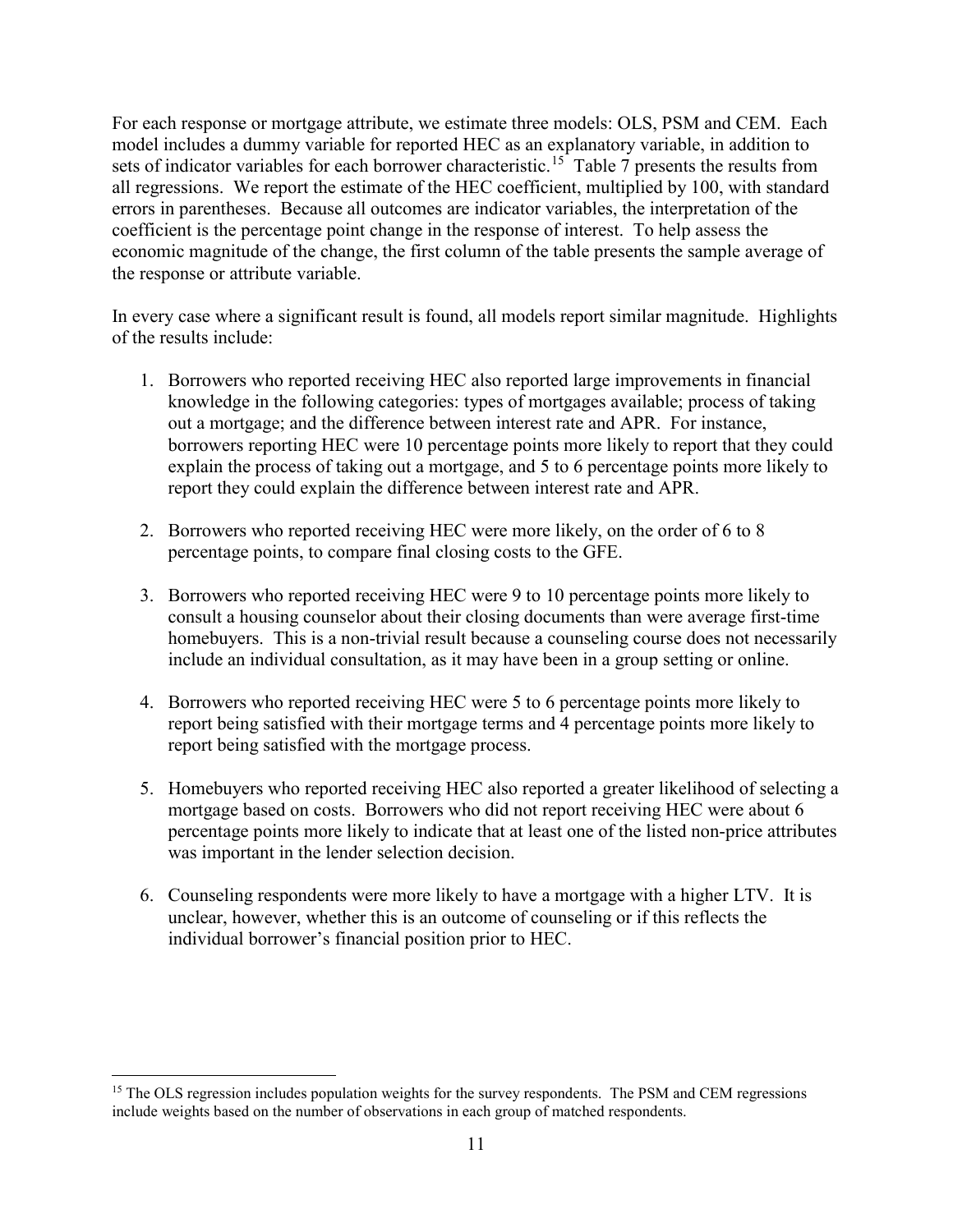7. We do not find any significant association between reported HEC and mortgage shopping. Borrowers reporting HEC had similar responses to non-HEC borrowers about the number of lenders they considered.<sup>[16](#page-13-0)</sup>

While encouraging, these results, particularly those with respect to mortgage knowledge, should be interpreted with caution, for two reasons.

First, the outcomes on mortgage knowledge are self-reported, and it has been found that consumers, in some instances, may over-estimate their actual financial literacy (Lusardi and Mitchell, 2011). For instance, counseling may make consumers more confident in their knowledge, as opposed to actually improving it. Further research is needed linking receipt of HEC to actual, rather than self-reported, knowledge. As noted earlier, early results by DeMarco et al. (2016) of the ongoing HUD experiment indicate a modest positive effect of HEC on respondent's performance in a four-question financial literacy test.

Second, consumers may select into HEC along dimensions related to mortgage knowledge. For instance, one plausible hypothesis is that borrowers who feel less confident in their mortgage knowledge would be more likely to use HEC, as they stand to gain more from this type of education. It is worth emphasizing that our results reject this hypothesis. Almost all the coefficients for the relationship between HEC and self-reported mortgage knowledge are positive, even if not all are statistically significant. As pointed out by Collins and O'Rourke (2010, 2011) at the time of their review, the literature was inconclusive as to which direction the selection would operate. Our results point in the direction of positive selection.

We also analyze whether HEC had any effect on early loan performance. We measure loan performance as ever being 60 or more days delinquent since the origination (a 3- to 4-year window in our data). Among all 1,686 first time mortgage borrowers, only 31 were delinquent by this measure, seven of them among HEC recipients. Since the difference between HEC recipients and other first-time homebuyers is not statistically significant, we do not find any effect of HEC on early loan performance.<sup>[17](#page-13-1)</sup> Our finding of no effect is in line with Smith, Hochberg, Greene (2014).

## **7. Limitation**

l

A key limitation of this survey in identifying the effect of HEC on mortgage knowledge is that we are unable to determine whether the responses on the survey reflect the post-purchase (and thus post-HEC) state of knowledge, or the pre-purchase state of knowledge. Future research should employ methods to distinguish between the pre-HEC and post-HEC states of knowledge and by examining within-person changes in knowledge, one may be able to eliminate most if not all concerns related to selection into HEC that may be related to mortgage knowledge. An example of this approach is Carswell (2009): measures of financial distress were obtained before

<span id="page-13-0"></span><sup>&</sup>lt;sup>16</sup> This is in contrast to Spader and Quercia (2009), who find that classroom-based HEC was associated with increased shopping among participants of an affordable lending program.

<span id="page-13-1"></span><sup>&</sup>lt;sup>17</sup> Such low levels of delinquency do not allow us to reject the null hypothesis of no effect of HEC on loan performance.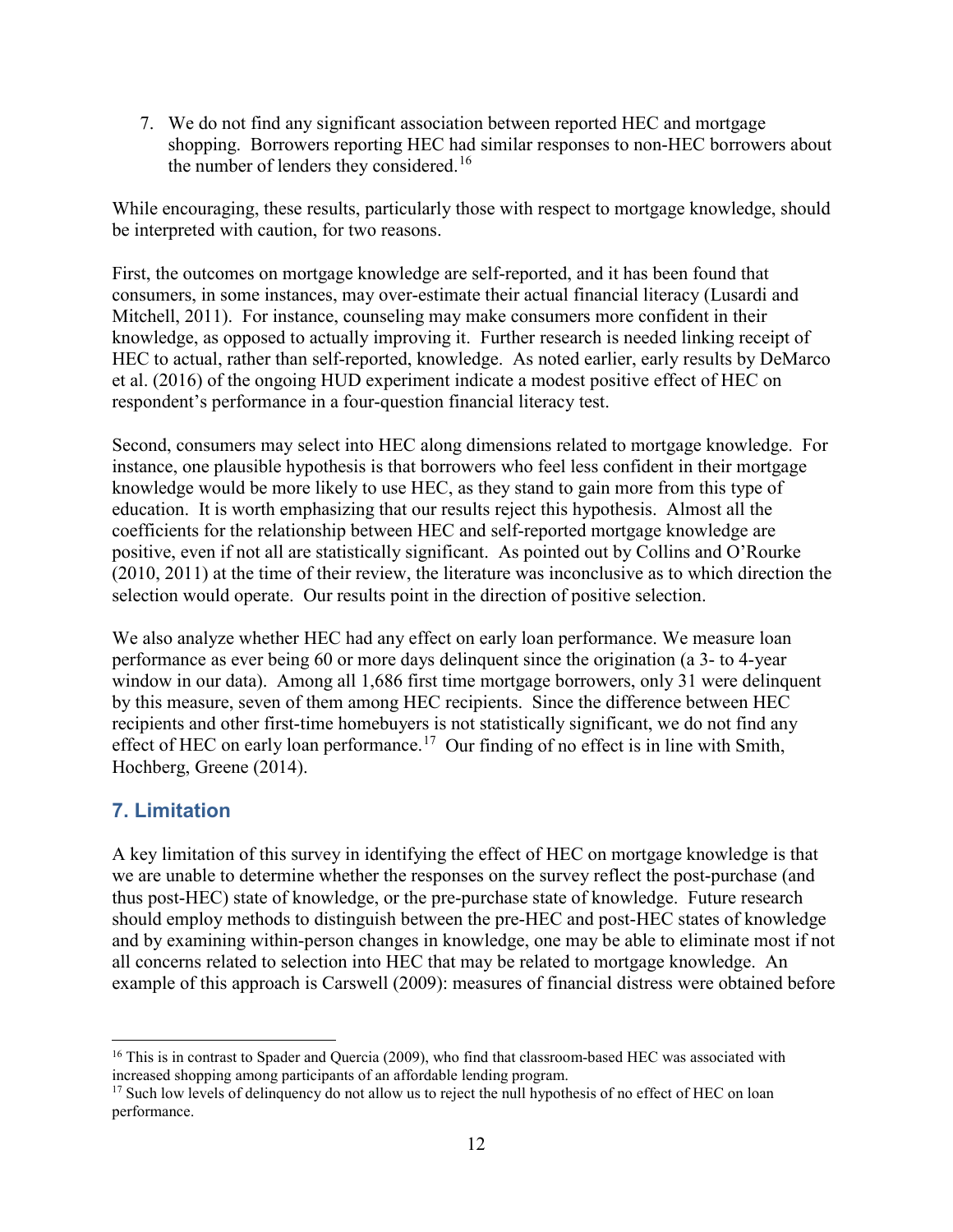and after counseling, with an aim of identifying the effect of HEC on within-person changes in financial distress.

## **8. Conclusion**

Homebuyer education and counseling (HEC) is believed to improve the home buying process for potential homebuyers. While we did not administer a mortgage literacy assessment, we do find evidence consistent with improved familiarity and confidence with the mortgage process and related terminology. We also find evidence that first-time homebuyers who report receiving homebuyer education or counseling also report greater likelihood of selecting a mortgage based on cost, as borrowers who did not report receiving HEC are more likely to consider non-price characteristics of a lender to be an important factor in their choice of mortgage. We also find that a higher number of borrowers who report receiving HEC compare final closing costs to the GFE, an exercise that is necessary to catch any last-minute changes (most often fee increases) to their mortgage terms. These factors suggest that HEC may be positively related to spurring participants to review mortgage loan offers more closely. Moreover, first-time homebuyer who reported receiving HEC had a higher level of satisfaction with both the mortgage process and mortgage terms.

### **References**

Agarwal, Sumit, Gene Amromin, Itzhak Ben-David, Souphala Chomsisengphet, and Douglas D. Evanoff. 2010. "Learning to Cope: Voluntary Financial Education Programs and the Housing Crisis." *American Economic Review: Papers and Proceedings,* 100 (2): 495-500.

Agarwal, Sumit, Gene Amromin, Itzhak Ben-David, Souphala Chomsisengphet, and Douglas D. Evanoff. 2014. "The Effectiveness of Mandatory Mortgage Counseling: Can One Dissuade Borrowers from Choosing Risky Mortgages?" *NBER Working Paper,* No. 19920. February.

Agarwal, Sumit, Gene Amromin, Itzhak Ben-David, Souphala Chomsisengphet, and Douglas D. Evanoff. 2014. "Predatory Lending and the Subprime Crisis." *Journal of Financial Economics,* 113 (1): 29-52.

Alexandrov, Alexei, and Sergei Koulayev. 2017. "No Shopping in the U.S. Mortgage Market: Direct and Strategic Effects of Providing Information." *Consumer Financial Protection Bureau Office of Research Working Paper,* No. 2017-01.

Avila, Gabriela, Hoa Nguyen, and Peter Zorn. 2013. "The Benefits of Pre-Purchase Homeownership Counseling." *Freddie Mac Working Paper,* April. http://www.freddiemac.com/perspectives/pdf/benefits of pre\_purchase.pdf (accessed July 27, 2017).

Brown, Scott R. 2016. "The Influence of Homebuyer Education on Default and Foreclosure Risk: A Natural Experiment." *Journal of Policy Analysis and Management,* 35 (1): 145–172.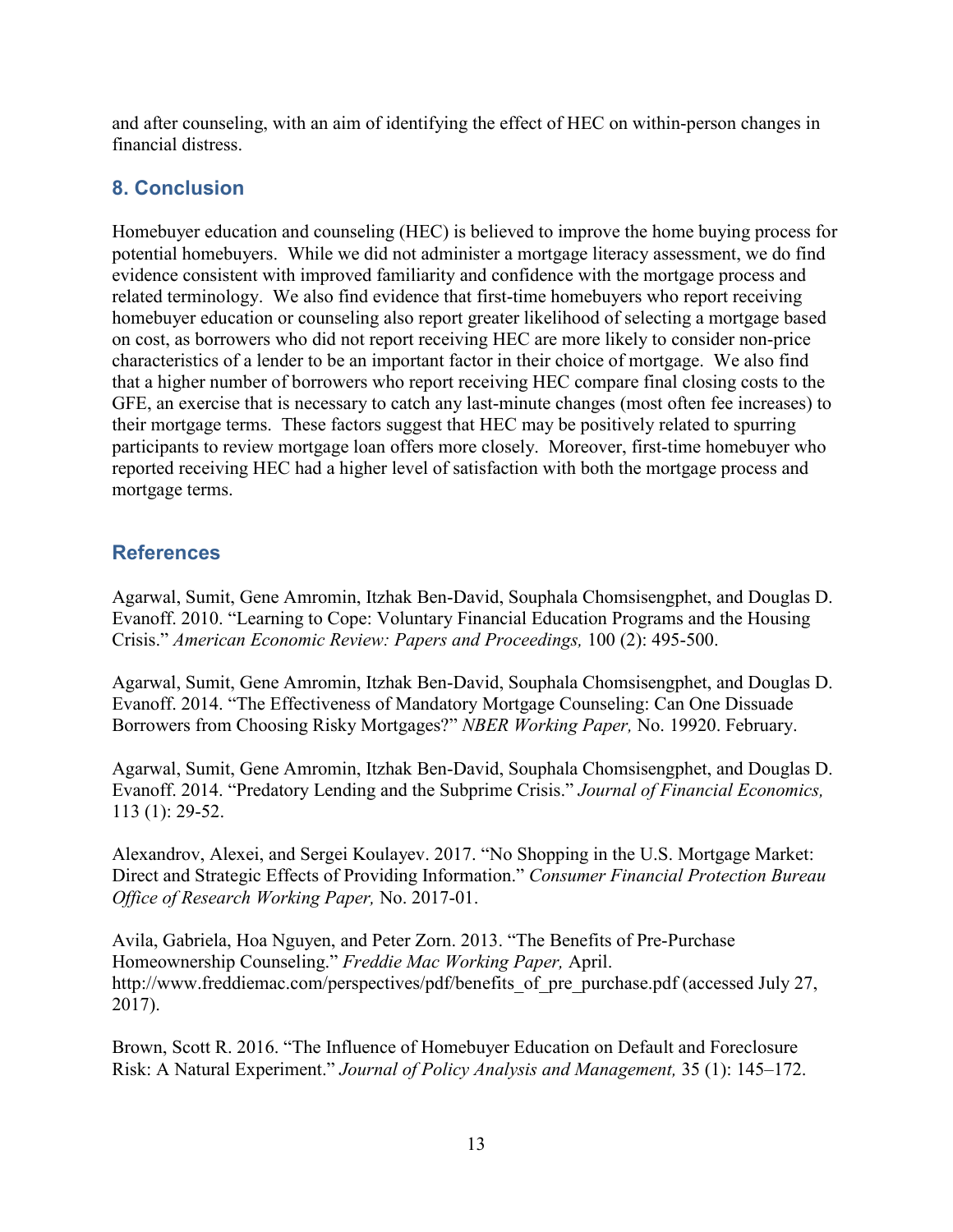Carswell, Andrew T. 2009. "Does housing counseling change consumer financial behaviors? Evidence from Philadelphia." *Journal of Family and Economic Issues,* 30 (4): 339-356.

Collins, J. Michael, and Collin M. O'Rourke. 2010. "Financial Education and Counseling—Still Holding Promise." *Journal of Consumer Affairs,* 44 (3): 483–498.

Collins, J. Michael, and Collin M. O'Rourke. 2011. "Homeownership Education and Counseling: Do We Know What Works?" *Research Institute for Housing America Research Paper,* No. 1102.

Collins, J. Michael 2013. "The impacts of mandatory financial education: Evidence from a randomized field study." *Journal of Economic Behavior & Organization,* 95: 146-158.

DeMarco, Donna, Nichole Fiore, Debbie Gruenstein Bocian, Shawn Moulton, Laura Peck, and Abt Associates Inc. 2016. *The First-Time Homebuyer Education and Counseling Demonstration: Early Insights.* [https://www.huduser.gov/portal/sites/default/files/pdf/First-Time-Home-](https://www.huduser.gov/portal/sites/default/files/pdf/First-Time-Home-Buyers.pdf)[Buyers.pdf](https://www.huduser.gov/portal/sites/default/files/pdf/First-Time-Home-Buyers.pdf) (accessed December 7, 2016).

Gerardi, Kristopher, Lorenz Goette, and Stephan Meier. 2010. "Financial Literacy and Subprime Mortgage Delinquency: Evidence from a Survey Matched to Administrative Data." *Federal Reserve Bank of Atlanta Working Paper,* 2010-10.

Li, Wei, Bing Bai, Laurie Goodman, Jun Zhu. 2016. *NeighborWorks America's Homeownership Education and Counseling: Who Receives It and Is It Effective?* http://www.urban.org/sites/default/files/publication/84476/2000950-NeighborWorks-America's-Homeownership-Education-and-Counseling-Who-Receives-It-and-Is-It-Effective.pdf (accessed December 7, 2016).

Lusardi, Annamaria, and Olivia S. Mitchell. 2011. "Financial literacy and retirement planning in the United States." *Journal of Pension Economics & Finance,* 10 (4): 509-525.

Lusardi, Annamaria, and Olivia S. Mitchell. 2014. "The Economic Importance of Financial Literacy: Theory and Evidence." *Journal of Economic Literature,* 52 (1): 5-44.

Mayer, Neil S., and KennethTemkin. 2016. "Prepurchase Counseling Effects on Mortgage Performance: Empirical Analysis of NeighborWorks® America's Experience." *Cityscape,* 18 (2): 73.

Moulton, Stephanie, J. Michael Collins, Cäzilia Loibl, and Anya Samek. 2015. "Effects of Monitoring on Mortgage Delinquency: Evidence From a Randomized Field Study." *Journal of Policy Analysis and Management,* 34 (1): 184–207.

Myhre, Marina L., and Nicole Elsasser Watson. 2017. *Housing Counseling Works.* https://www.huduser.gov/portal/sites/default/files/pdf/Housing-Counseling-Works.pdf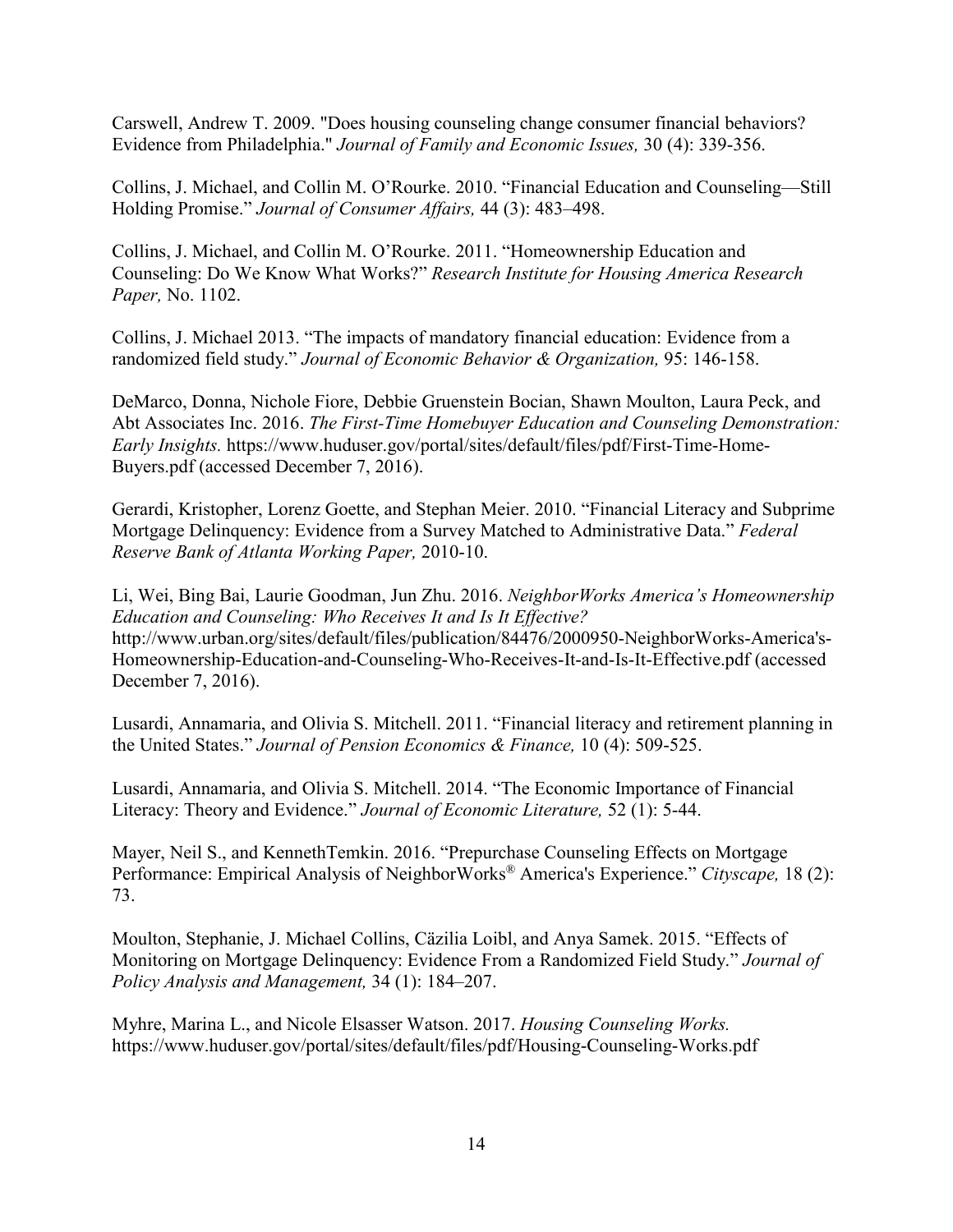Quercia, Roberto G., and Jonathan Spader. 2008. "Does homeownership counseling affect the prepayment and default behavior of affordable mortgage borrowers?" *Journal of Policy Analysis and Management*, 27 (2): 304-325.

Roll, Stephen, and Stephanie Moulton. 2016. *The Impact of Credit Counseling on Consumer Outcomes: Evidence from a National Demonstration Program.* [http://gflec.org/wp](http://gflec.org/wp-content/uploads/2016/04/Roll-Stephen-and-Moulton-Stephanie-The-Impact-of-Credit-Counseling-on-Consumer-Outcomes.pdf)[content/uploads/2016/04/Roll-Stephen-and-Moulton-Stephanie-The-Impact-of-Credit-](http://gflec.org/wp-content/uploads/2016/04/Roll-Stephen-and-Moulton-Stephanie-The-Impact-of-Credit-Counseling-on-Consumer-Outcomes.pdf)[Counseling-on-Consumer-Outcomes.pdf](http://gflec.org/wp-content/uploads/2016/04/Roll-Stephen-and-Moulton-Stephanie-The-Impact-of-Credit-Counseling-on-Consumer-Outcomes.pdf) (accessed July 21, 2017).

Spader, Jonathan, and Roberto G. Quercia. 2009. *Pre-purchase Homeownership Counseling and Mortgage Search.* The Center for Community Capital Working Paper.

Smith, Marvin M., Daniel Hochberg, and William H. Greene. 2014. *The Effectiveness of Pre-Purchase Homeownership Counseling and Financial Management Skills.* Federal Reserve Bank of Philadelphia.

Turnham, Jennifer, and Anna Jefferson. 2012. *Pre-Purchase Counseling Outcome Study: Research Brief Housing Counseling Outcome Evaluation.* U.S. Department of Housing and Urban Development. https://www.huduser.gov/publications/pdf/pre\_purchase[\\_counseling.](https://www.huduser.gov/publications/pdf/pre_purchase_counseling.pdf)pdf .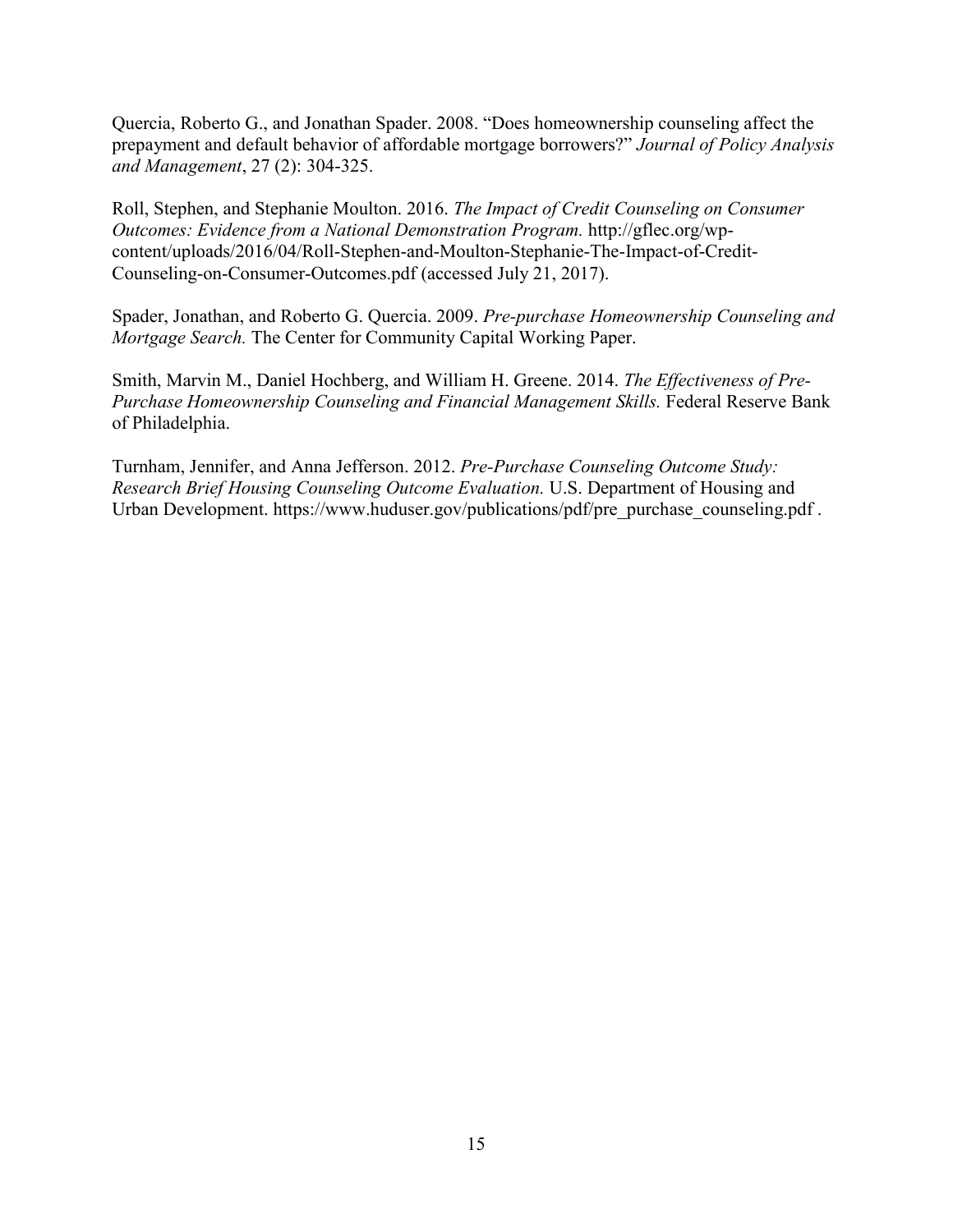# **Table 1. Types of Counseling**

|                                                                                 | Frequency | Count | N. Obs |
|---------------------------------------------------------------------------------|-----------|-------|--------|
| Q28. Did you take a course about home-buying or talk to a housing<br>counselor? |           |       |        |
| N <sub>0</sub>                                                                  | 86.1%     | 1451  | 1,686  |
| Yes                                                                             | 14.0%     | 235   | 1,686  |
| Q 29. How was the home-buying course or counseling provided?                    |           |       |        |
| One on one                                                                      | 22%       | 47    | 235    |
| Group                                                                           | 45%       | 111   | 235    |
| On the phone                                                                    | 13%       | 30    | 235    |
| Online                                                                          | 43%       | 102   | 235    |
| Q30. How many hours was the home-buying course or counseling?                   |           |       |        |
| Less than 3 hours                                                               | 45%       | 110   | 235    |
| 3-6 hours                                                                       | 28%       | 66    | 235    |
| $7-12$ hours                                                                    | 23%       | 54    | 235    |
| More than 12 hours                                                              | 3%        | 5     | 235    |
| Q31. Overall, how helpful was the home-buying course or counseling?             |           |       |        |
| Very                                                                            | 52%       | 116   | 235    |
| Somewhat                                                                        | 42%       | 100   | 235    |
| Not at all                                                                      | 6%        | 19    | 235    |

Source: National Survey of Mortgage Originations (NSMO), 2013-2014. Notes: Frequencies are adjusted for population weights. For Q29, responses do not sum up to 100% because categories are not mutually exclusive.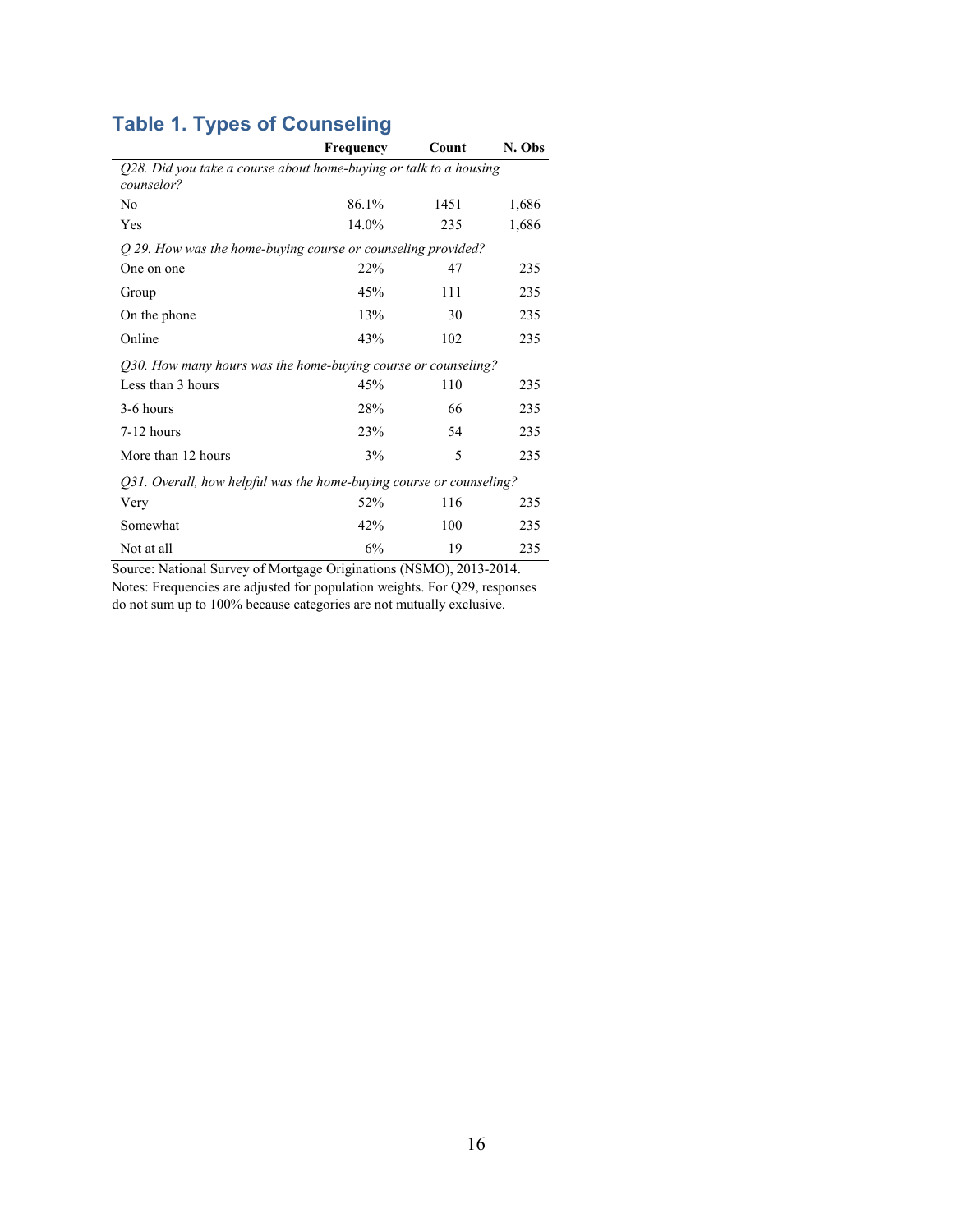# **Table 2. Summary Statistics of Responses for Select Questions**

|                                                                                                                                                                        |        | Responses related to knowledge of mortgage process, shopping and vetting deals |            |         |  |  |
|------------------------------------------------------------------------------------------------------------------------------------------------------------------------|--------|--------------------------------------------------------------------------------|------------|---------|--|--|
|                                                                                                                                                                        | Mean   | No HEC                                                                         | <b>HEC</b> | N. Obs. |  |  |
| Q4. When you began the process of getting your mortgage, how familiar were you (and any cosigners) with each of the<br>following? $(=1$ if Very familiar)              |        |                                                                                |            |         |  |  |
| The mortgage interest rates available at that time                                                                                                                     | 36.30% | 36.00%                                                                         | 38.30%     | 1,686   |  |  |
| The different types of mortgages available                                                                                                                             | 23.40% | 22.10%                                                                         | 31.70%     | 1,686   |  |  |
| The process of taking out a mortgage                                                                                                                                   | 18.10% | 17.30%                                                                         | 23.00%     | 1,686   |  |  |
| The down payment needed to qualify for a<br>mortgage                                                                                                                   | 36.70% | 36.80%                                                                         | 36.00%     | 1,686   |  |  |
| The income needed to qualify for a mortgage                                                                                                                            | 33.80% | 33.10%                                                                         | 38.20%     | 1,686   |  |  |
| Your credit history or credit score                                                                                                                                    | 63.10% | 62.50%                                                                         | 67.10%     | 1,686   |  |  |
| The money needed at closing                                                                                                                                            | 27.20% | 27.00%                                                                         | 28.50%     | 1,686   |  |  |
| Q56.How well could you explain to someone the $(=1$ if Very well)                                                                                                      |        |                                                                                |            |         |  |  |
| Process of taking out a mortgage                                                                                                                                       | 39.50% | 37.80%                                                                         | 50.20%     | 1,686   |  |  |
| Difference between a fixed- and an adjustable-<br>rate mortgage                                                                                                        | 56.80% | 55.90%                                                                         | 62.20%     | 1,686   |  |  |
| Difference between a prime and subprime loan                                                                                                                           | 12.80% | 12.40%                                                                         | 15.60%     | 1,686   |  |  |
| Difference between a mortgage's interest rate<br>and its APR                                                                                                           | 19.20% | 18.50%                                                                         | 23.20%     | 1,686   |  |  |
| Amortization of a loan                                                                                                                                                 | 24.10% | 23.80%                                                                         | 25.90%     | 1,686   |  |  |
| Consequences of not making required mortgage<br>payments                                                                                                               | 55.80% | 55.10%                                                                         | 60.20%     | 1,686   |  |  |
| Q10. How many different lenders/brokers did you seriously consider before choosing where to apply for this mortgage? $(=1 \text{ if }$<br>more than one lender/broker) |        |                                                                                |            |         |  |  |
| More than one lender                                                                                                                                                   | 56.10% | 55.80%                                                                         | 57.80%     | 1,686   |  |  |
| Q12. Did you apply to more than one lender/broker for any of the following reasons? $(=1$ if searching for better loan terms)                                          |        |                                                                                |            |         |  |  |
| Searching for better loan terms                                                                                                                                        | 22.80% | 22.40%                                                                         | 25.60%     | 1,686   |  |  |
| Q49. Did you compare the final loan costs to the final Good Faith Estimate you received from your lender?                                                              |        |                                                                                |            |         |  |  |
| Yes                                                                                                                                                                    | 67.50% | 66.90%                                                                         | 71.30%     | 1686    |  |  |
|                                                                                                                                                                        |        |                                                                                |            |         |  |  |
| Responses related to seeking input from others                                                                                                                         |        |                                                                                |            |         |  |  |

|                                                                                                                  | Mean     | No HEC   | <b>HEC</b> | N. Obs. |
|------------------------------------------------------------------------------------------------------------------|----------|----------|------------|---------|
| Q51. Did you seek input about your closing documents from any of the following people? (=1 if yes, =0 otherwise) |          |          |            |         |
| Lender/broker                                                                                                    | 69.40%   | 69.70%   | 67.80%     | 1,686   |
| Settlement agent                                                                                                 | 18.30%   | 18.00%   | 19.70%     | 1,686   |
| Real estate agent                                                                                                | 58.90%   | 58.60%   | 61.10%     | 1,686   |
| Personal attorney                                                                                                | 20.10%   | 20.20%   | 19.00%     | 1,686   |
| Title agent                                                                                                      | 17.00%   | 16.20%   | 22.00%     | 1,686   |
| Trusted friend or relative who is not a co-signer<br>on the mortgage                                             | 43.00%   | 43.20%   | 41.60%     | 1,686   |
| Housing counselor                                                                                                | $2.00\%$ | $0.60\%$ | 10.30%     | 1,686   |
| Any of the sources                                                                                               | 85.50%   | 85.10%   | 87.90%     | 1,686   |
|                                                                                                                  |          |          |            |         |

(Continued on the next page)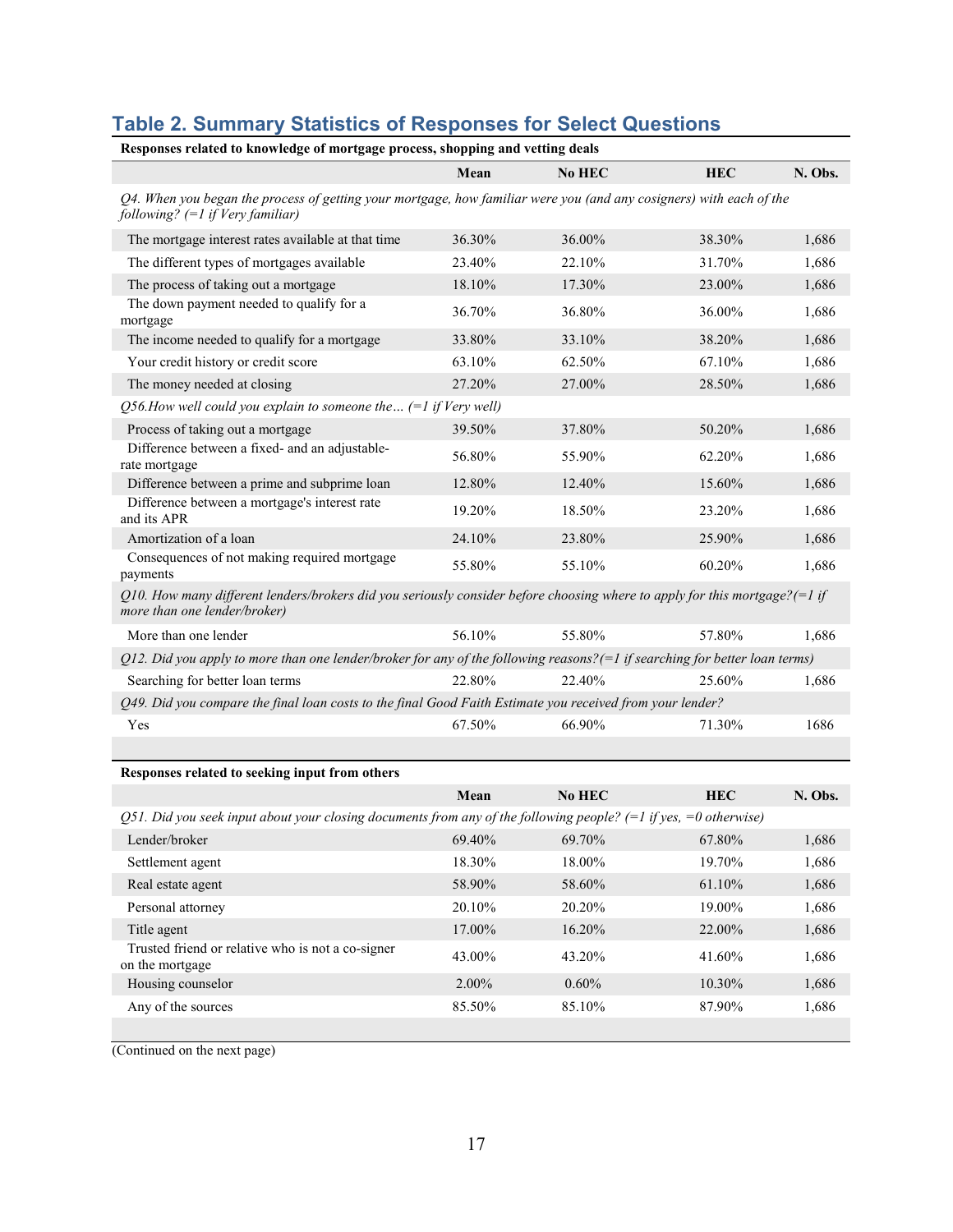# **Table 2. Summary Statistics of Responses for Select Questions (Continued)**

| Responses related to non-price preferences                                                                                                                   |          |           |            |         |
|--------------------------------------------------------------------------------------------------------------------------------------------------------------|----------|-----------|------------|---------|
|                                                                                                                                                              | Mean     | No HEC    | <b>HEC</b> | N. Obs. |
| O13. How important were each of the following in choosing the lender/broker you used for the mortgage you took out? $(=1$ if<br>Important or Very Important) |          |           |            |         |
| Any of the listed factors is important or very<br>important                                                                                                  | 84.60%   | 85.20%    | 81.20%     | 1,686   |
| Having an established banking relationship                                                                                                                   | 36.90%   | 37.00%    | 36.20%     | 1,686   |
| Having a local office or branch nearby                                                                                                                       | 40.80%   | 40.40%    | 43.70%     | 1,686   |
| Used previously to get a mortgage                                                                                                                            | $4.60\%$ | 4.70%     | 3.90%      | 1,686   |
| Lender/broker is a personal friend or relative                                                                                                               | $9.40\%$ | $9.10\%$  | 11.40%     | 1,686   |
| Lender/broker operates online                                                                                                                                | 21.10%   | 21.50%    | 18.50%     | 1,686   |
| Recommendation from a friend/relative/co-<br>worker                                                                                                          | 16.80%   | $16.50\%$ | 18.80%     | 1,686   |
| Recommendation from a real estate agent/home<br>builder                                                                                                      | 37.50%   | 38.50%    | 31.10%     | 1,686   |
| Reputation of the lender/broker                                                                                                                              | 38.20%   | 38.90%    | 33.70%     | 1,686   |
| Spoke my primary language, which is not English                                                                                                              | 5.00%    | 4.40%     | 8.60%      | 1,686   |
|                                                                                                                                                              |          |           |            |         |

| Responses related to satisfaction with the mortgage process                                                 |        |        |            |         |
|-------------------------------------------------------------------------------------------------------------|--------|--------|------------|---------|
|                                                                                                             | Mean   | No HEC | <b>HEC</b> | N. Obs. |
| Q26. Overall, how satisfied are you that the mortgage you got was the one with the $(=1$ if Very satisfied) |        |        |            |         |
| Any option = $very$                                                                                         | 83.70% | 82.80% | 89.40%     | 1,686   |
| Best terms to fit your needs                                                                                | 74.60% | 74.20% | 77.30%     | 1,686   |
| Lowest interest rate for which you could qualify                                                            | 68.70% | 68.60% | 69.20%     | 1,686   |
| Lowest closing costs                                                                                        | 56.60% | 55.40% | 64.00%     | 1,686   |
| Q27. Overall, how satisfied are you with the $(=1$ if Very satisfied)                                       |        |        |            |         |
| Overall satisfied with mortgage process                                                                     | 87.00% | 86.30% | 90.90%     | 1,686   |
| Lender/broker you used                                                                                      | 73.50% | 72.70% | 78.70%     | 1,686   |
| Application process                                                                                         | 59.70% | 58.90% | 64.90%     | 1,686   |
| Loan closing process                                                                                        | 60.30% | 59.90% | 62.70%     | 1,686   |
| Information in mortgage disclosure documents                                                                | 59.80% | 59.20% | 63.80%     | 1,686   |
| Timeliness of mortgage disclosure documents                                                                 | 59.80% | 60.10% | 58.50%     | 1,686   |
| Settlement agent                                                                                            | 66.00% | 65.80% | 67.40%     | 1,686   |
| Q52. Did you face any unpleasant "surprises" at your loan closing?                                          |        |        |            |         |
| Yes                                                                                                         | 16.20% | 16.40% | 14.90%     | 1,686   |
|                                                                                                             |        |        |            |         |
| Characteristics of the mortgage obtained                                                                    |        |        |            |         |

| Characteristics of the mortgage obtained |          |          |            |         |
|------------------------------------------|----------|----------|------------|---------|
|                                          | Mean     | No HEC   | <b>HEC</b> | N. Obs. |
| Administrative Data                      |          |          |            |         |
| Interest rate minus APOR spread          | $0.20\%$ | $0.20\%$ | $0.20\%$   | 1,686   |
| LTV at origination                       | 89.40%   | 89.10%   | 91.70%     | 1,686   |
| Payment to income ratio                  | 23.70%   | 23.50%   | 25.10%     | 1,686   |
| Adjustable rate                          | 7.20%    | 7.50%    | 5.70%      | 1,576   |
| Second lien                              | 2.40%    | 1.80%    | $6.10\%$   | 1,686   |

Source: National Survey of Mortgage Originations (NSMO), 2013-2014.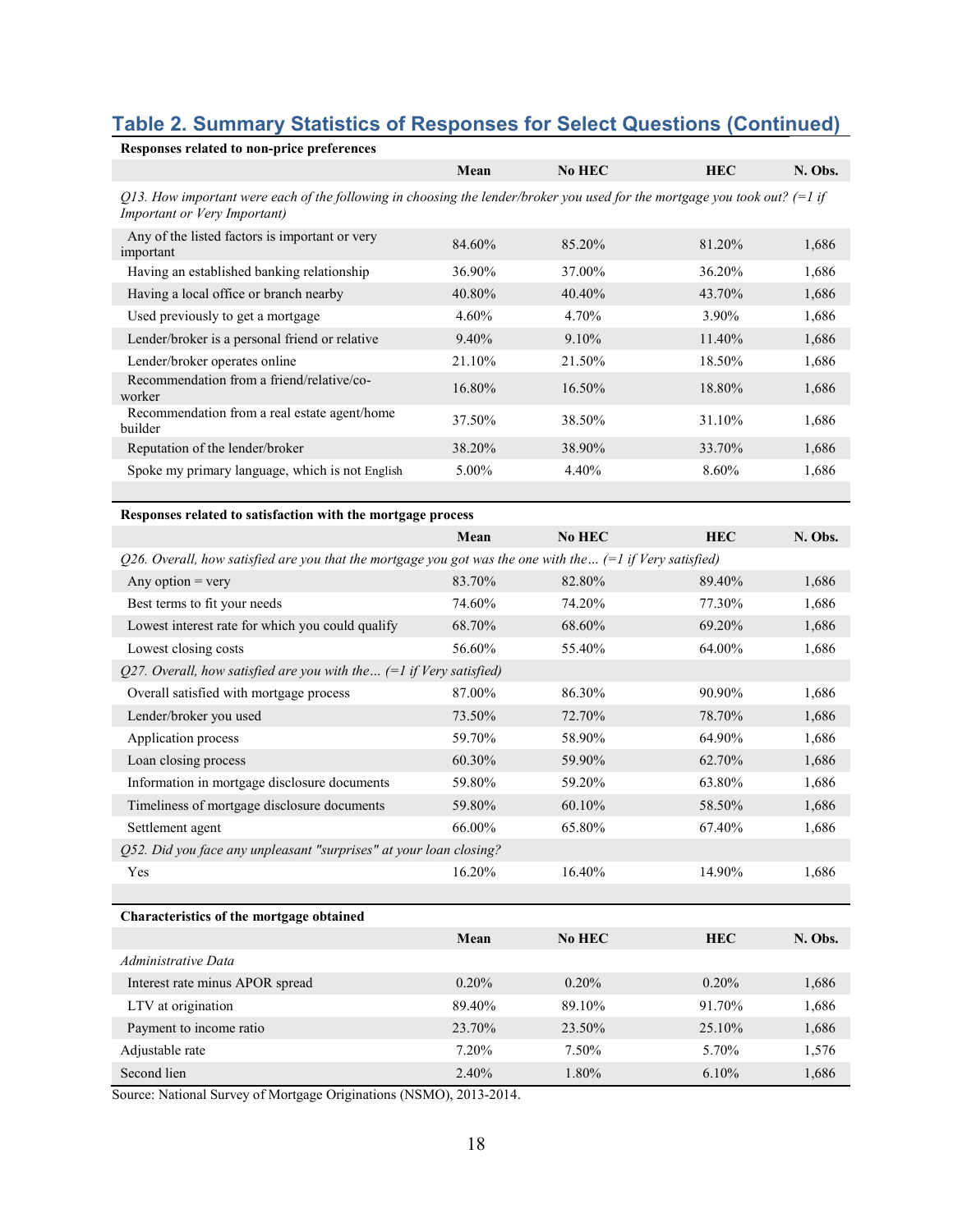| Covariate      |                         | Frequency | Counseling<br>Rate |
|----------------|-------------------------|-----------|--------------------|
| Credit Score   |                         |           |                    |
|                | Lower than 620          | 5.7%      | 15.4%              |
|                | 620 to 639              | 5.2%      | 27.7%              |
|                | 640 to 659              | 8.3%      | 13.1%              |
|                | 660 to 679              | 9.2%      | 17.1%              |
|                | 680 to 699              | $9.0\%$   | 17.6%              |
|                | 700 to 719              | 10.3%     | 15.7%              |
|                | 720 to 739              | 12.4%     | $10.4\%$           |
|                | 740 or Higher           | 40.0%     | 11.3%              |
| Age            |                         |           |                    |
|                | 35 or Younger           | 73.0%     | 13.1%              |
|                | 36 to 45                | 18.5%     | 16.4%              |
|                | 46 to 55                | 8.5%      | 16.1%              |
| Race           |                         |           |                    |
|                | Non-Hispanic White      | 68.5%     | 12.5%              |
|                | Hispanic White          | 10.6%     | 16.4%              |
|                | Asian                   | 9.9%      | 13.1%              |
|                | Mixed and Other         | 3.7%      | 4.2%               |
|                | <b>Black</b>            | 7.3%      | 30.6%              |
| Education      |                         |           |                    |
|                | Some School             | 2.0%      | 18.6%              |
|                | High School             | 8.0%      | 17.4%              |
|                | <b>Technical School</b> | 5.1%      | 12.8%              |
|                | Partial College         | 18.9%     | 17.6%              |
|                | College Degree          | 39.4%     | 13.3%              |
|                | Postgraduate            | 26.6%     | 11.1%              |
| Income         |                         |           |                    |
|                | Less than \$35,000      | 9.7%      | 19.7%              |
|                | \$35,000 to \$49,999    | 18.8%     | 20.1%              |
|                | \$50,000 to \$74,999    | 26.5%     | 17.4%              |
|                | \$75,000 to \$99,999    | 18.3%     | 10.3%              |
|                | \$100,000 to \$174,999  | 20.7%     | 7.0%               |
|                | \$175,000 or More       | 6.0%      | 5.4%               |
| Household Type |                         |           |                    |
|                | Couple, Married         | 53.8%     | $11.8\%$           |
|                | Couple, With Partner    | 17.6%     | 15.7%              |
|                | Single Male             | 14.4%     | 15.3%              |
|                | Single Female           | 14.2%     | 18.5%              |

### **Table 3. Types of Borrowers and the Counseling Rate for Each Type**

(Continued on the next page)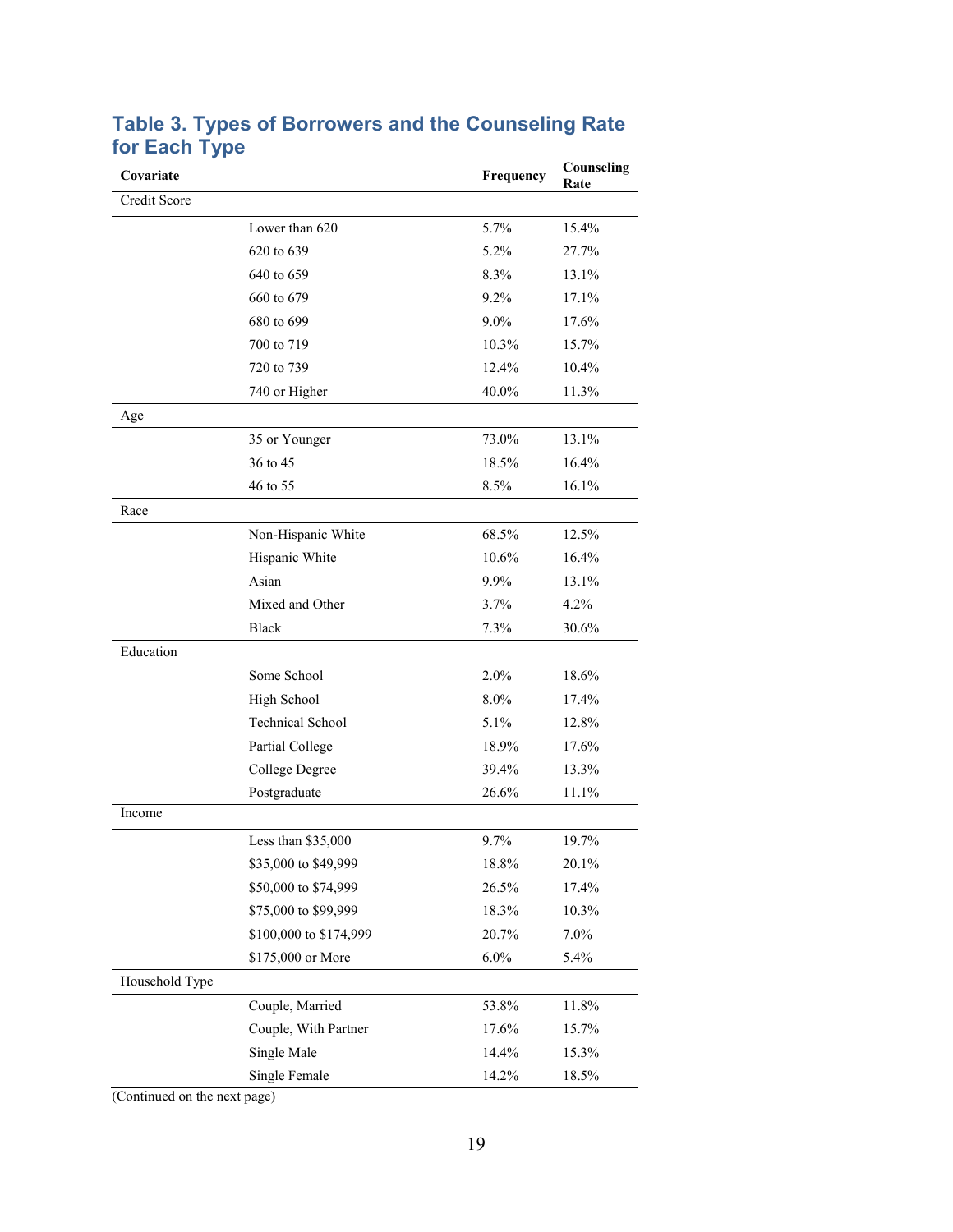| Covariate  | Frequency                      | Counseling<br>Rate |       |
|------------|--------------------------------|--------------------|-------|
| Employment |                                |                    |       |
|            | Full-Time, Couple, Both        | 41.0%              | 11.1% |
|            | Full-Time, Couple, One         | 28.1%              | 15.5% |
|            | Full-Time, Single              | 26.3%              | 17.2% |
|            | Not Full-Time, Couple, Neither | 2.3%               | 8.9%  |
|            | Not Full-Time, Single          | 2.3%               | 12.8% |

### **Table 3. Types of Borrowers and the Counseling Rate for Each Type (Continued)**

Source: National Survey of Mortgage Originations (NSMO), 2013-2014.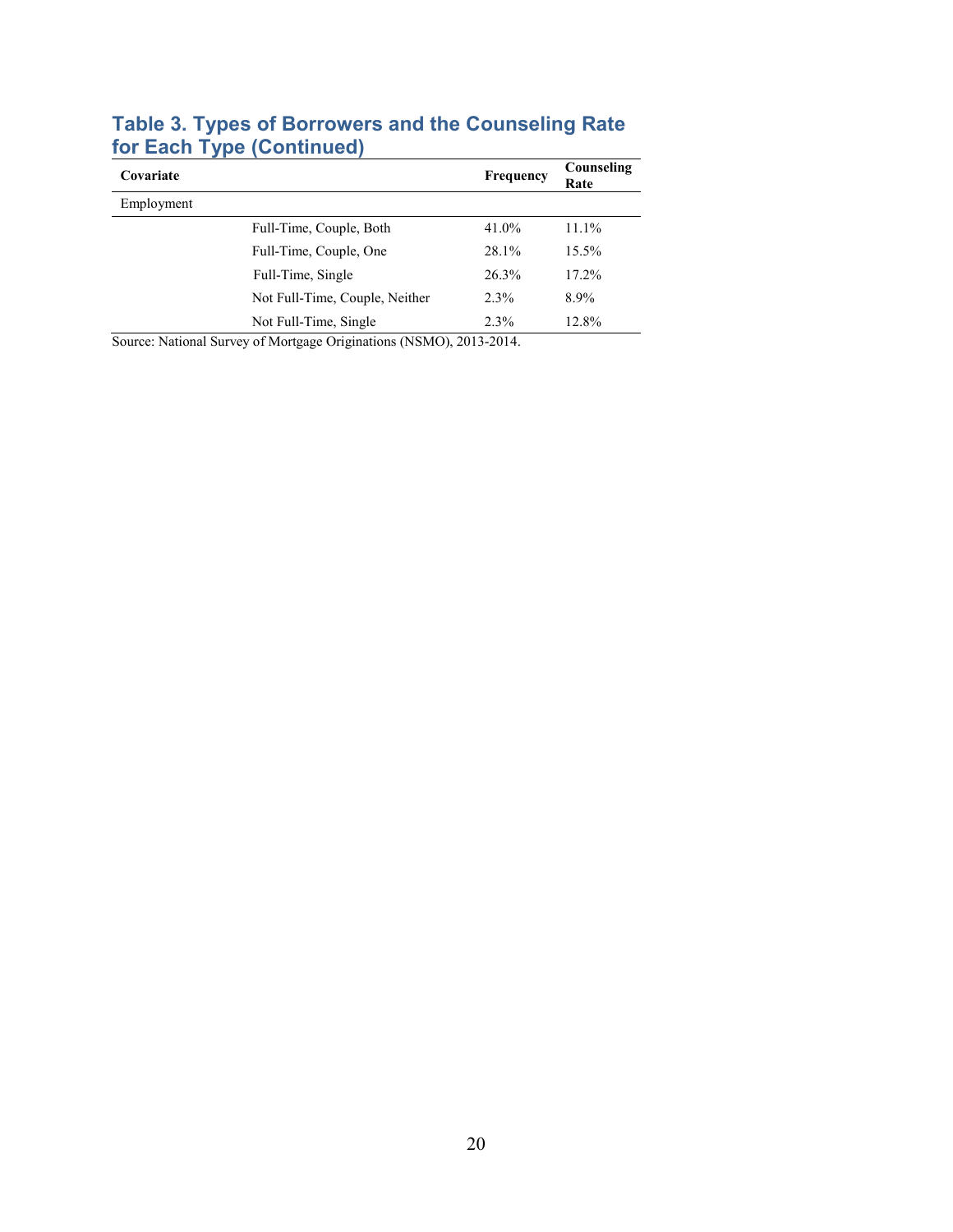|                                           | <b>Beta</b>      | <b>SE</b> |
|-------------------------------------------|------------------|-----------|
| Credit Score=Lower than 620               | $-0.167**$       | (0.0567)  |
| Credit Score=620 to 639                   | $\boldsymbol{0}$ | omitted   |
| Credit Score=640 to 659                   | $-0.127*$        | (0.0516)  |
| Credit Score=660 to 679                   | $-0.0997*$       | (0.0500)  |
| Credit Score=680 to 699                   | $-0.0958$        | (0.0492)  |
| Credit Score=700 to 719                   | $-0.124*$        | (0.0485)  |
| Credit Score=720 to 739                   | $-0.119*$        | (0.0472)  |
| Credit Score=740 or Higher                | $-0.121**$       | (0.0432)  |
| Age=35 or Younger                         | $-0.00192$       | (0.0293)  |
| Age= $36$ to $45$                         | 0.0300           | (0.0330)  |
| Age= $46$ to 55                           | 0                | omitted   |
| Race=Non-Hispanic White                   | 0.0841           | (0.0438)  |
| Race=Hispanic White                       | 0.0983           | (0.0503)  |
| Race=Asian                                | $0.116*$         | (0.0513)  |
| Race=Black                                | $0.248***$       | (0.0521)  |
| Race=Mixed and Other                      | $\overline{0}$   | omitted   |
| Education=Some School                     | 0.109            | (0.0755)  |
| Education=High School                     | 0.0424           | (0.0488)  |
| Education=Technical School                | $\boldsymbol{0}$ | omitted   |
| Education=Partial College                 | 0.0421           | (0.0428)  |
| Education=College Degree                  | 0.0366           | (0.0407)  |
| Education=Postgraduate                    | 0.0398           | (0.0423)  |
| Income=Less than \$35,000                 | $0.140**$        | (0.0466)  |
| Income=\$35,000 to \$49,999               | $0.162***$       | (0.0401)  |
| Income=\$50,000 to \$74,999               | $0.131***$       | (0.0379)  |
| Income=\$75,000 to \$99,999               | 0.0577           | (0.0378)  |
| Income=\$100,000 to \$174,999             | 0.0308           | (0.0368)  |
| Income= $$175,000$ or More                | 0                | omitted   |
| Household Type=Couple, Married            | $-0.00391$       | (0.0778)  |
| Household Type=Couple, With Partner       | 0.0181           | (0.0804)  |
| Household Type=Single Male                | $\overline{0}$   | omitted   |
| Household Type=Single Female              | 0.0501           | (0.0316)  |
| Employment=Full-Time, Couple, Both        | 0.0433           | (0.0554)  |
| Employment=Full-Time, Couple, One         | 0.0758           | (0.0556)  |
| Employment=Full-Time, Single              | 0.0393           | (0.0576)  |
| Employment=Not Full-Time, Couple, Neither | 0                | omitted   |
| Employment=Not Full-Time, Single          | $\boldsymbol{0}$ | omitted   |
| Observations                              | 1686             |           |

## **Table 4. Linear Probability Model of HEC Choice**

Source: National Survey of Mortgage Originations (NSMO), 2013-2014.

Notes: Standard errors in parentheses. \* p<0.05, \*\* p<0.01, \*\*\* p<0.001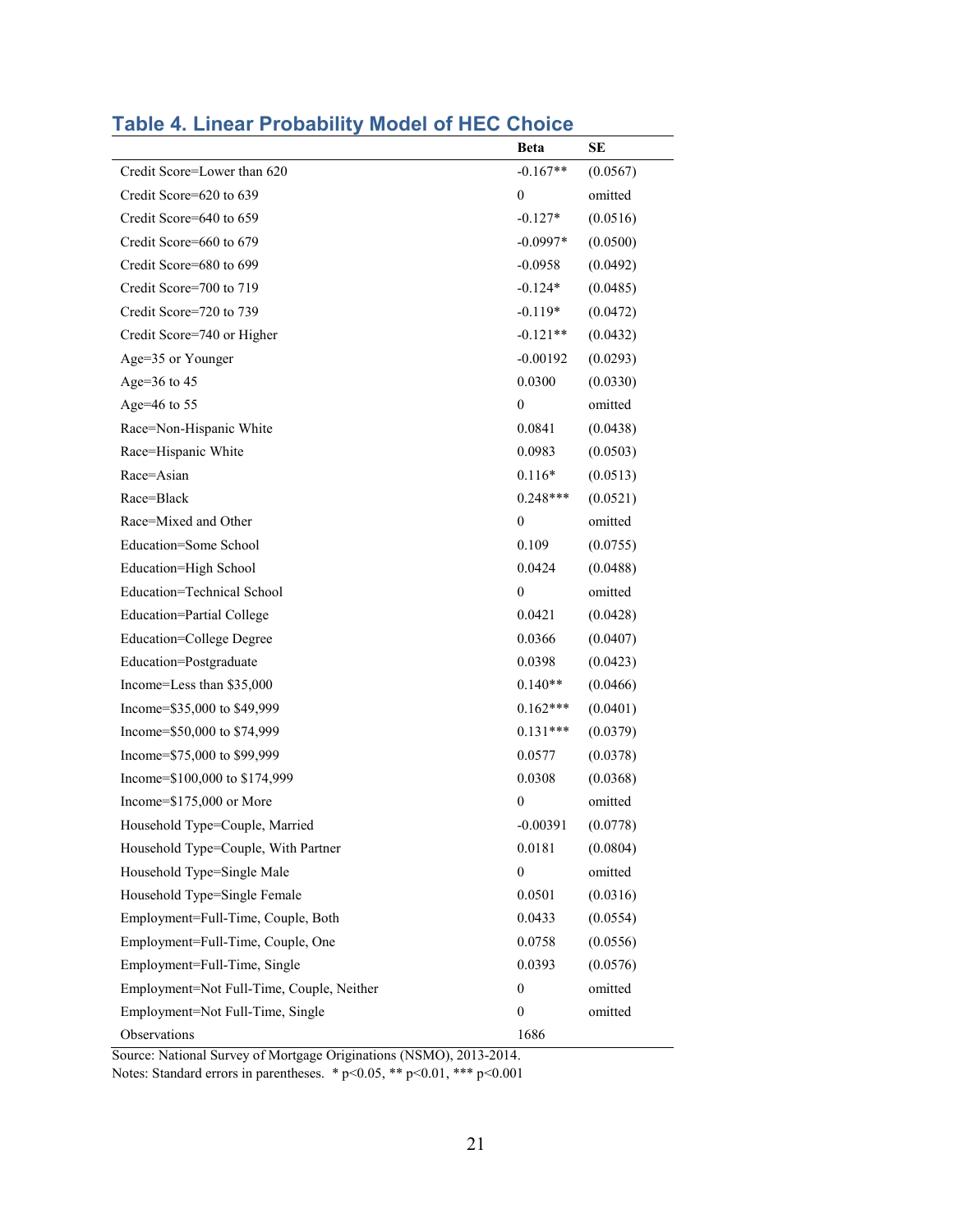|              | Original<br><b>Covariates</b> | <b>Frequency of</b><br>Original<br>Covariates | Coarsened<br><b>Covariates</b> | <b>Frequency of</b><br>Coarsened<br><b>Covariates</b> | Counseling<br><b>Rate Among</b><br>Coarsened<br>Covariates |
|--------------|-------------------------------|-----------------------------------------------|--------------------------------|-------------------------------------------------------|------------------------------------------------------------|
| Credit Score |                               |                                               |                                |                                                       |                                                            |
|              | Lower than 620                | 5.7%                                          |                                |                                                       |                                                            |
|              | 620 to 639                    | 5.2%                                          |                                |                                                       |                                                            |
|              | 640 to 659                    | 8.3%                                          |                                |                                                       |                                                            |
|              | 660 to 679                    | 9.2%                                          | <720                           | 47.6%                                                 | 17.0%                                                      |
|              | 680 to 699                    | 9.0%                                          |                                |                                                       |                                                            |
|              | 700 to 719                    | 10.3%                                         |                                |                                                       |                                                            |
|              | 720 to 739                    | 12.4%                                         |                                |                                                       |                                                            |
|              | 740 or Higher                 | 40.0%                                         | $>=720$                        | 52.4%                                                 | 11.8%                                                      |
| Age          |                               |                                               |                                |                                                       |                                                            |
|              | 35 or Younger                 | 73.0%                                         | 35 or Younger                  | 73.0%                                                 | 12.8%                                                      |
|              | 36 to 45                      | 18.5%                                         | 36 to 45                       | 18.5%                                                 | 17.0%                                                      |
|              | 46 to 55                      | 8.5%                                          | 46 to 55                       | 8.5%                                                  | 16.0%                                                      |
| Race         |                               |                                               |                                |                                                       |                                                            |
|              | Non-Hispanic White            | 68.5%                                         |                                | 92.7%                                                 |                                                            |
|              | Hispanic White                | 10.6%                                         | Non-Black                      |                                                       | 12.5%                                                      |
|              | Asian                         | 9.9%                                          |                                |                                                       |                                                            |
|              | Mixed and Other               | 3.7%                                          |                                |                                                       |                                                            |
|              | <b>Black</b>                  | 7.3%                                          | <b>Black</b>                   | 7.3%                                                  | 31.8%                                                      |
| Education    |                               |                                               |                                |                                                       |                                                            |
|              | Some School                   | 2.0%                                          |                                |                                                       |                                                            |
|              | High School                   | 8.0%                                          |                                | 34.0%                                                 | 16.9%                                                      |
|              | <b>Technical School</b>       | 5.1%                                          | No College                     |                                                       |                                                            |
|              | Partial College               | 18.9%                                         |                                |                                                       |                                                            |
|              | College Degree                | 39.4%                                         |                                | 66.0%                                                 | 12.5%                                                      |
|              | Postgraduate                  | 26.6%                                         | College or Postgrad            |                                                       |                                                            |
| Income       |                               |                                               |                                |                                                       |                                                            |
|              | Less than \$35,000            | 9.7%                                          |                                |                                                       |                                                            |
|              | \$35,000 to \$49,999          | 18.8%                                         | $<$ \$50 $k$                   | 28.5%                                                 | 21.2%                                                      |
|              | \$50,000 to \$74,999          | 26.5%                                         |                                |                                                       |                                                            |
|              | \$75,000 to \$99,999          | 18.3%                                         | \$50k-\$99k                    | 44.8%                                                 | 14.4%                                                      |
|              | \$100,000 to \$174,999        | 20.7%                                         |                                |                                                       |                                                            |
|              | \$175,000 or More             | $6.0\%$                                       | $>= $100k$                     | 26.7%                                                 | 6.1%                                                       |

# **Table 5. Coarsening Strategy**

(Continued on the next page)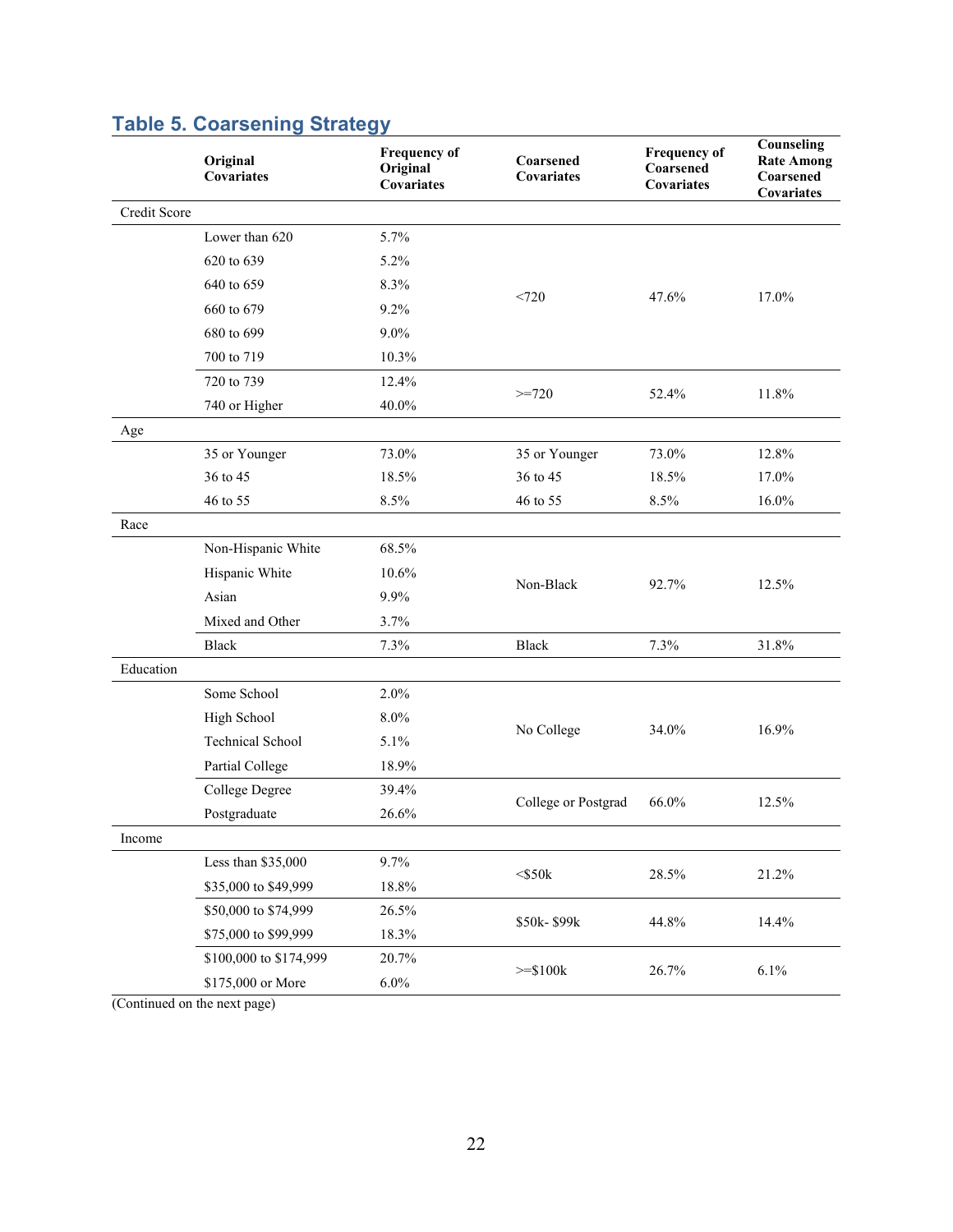|                   | Original<br><b>Covariates</b>     | <b>Frequency of</b><br>Original<br><b>Covariates</b> | Coarsened<br>Covariates | <b>Frequency of</b><br>Coarsened<br><b>Covariates</b> | Counseling<br><b>Rate Among</b><br>Coarsened<br>Covariates |
|-------------------|-----------------------------------|------------------------------------------------------|-------------------------|-------------------------------------------------------|------------------------------------------------------------|
| Household<br>Type |                                   |                                                      |                         |                                                       |                                                            |
|                   | Couple, Married                   | 53.8%                                                |                         |                                                       |                                                            |
|                   | Couple, With Partner              | 17.6%                                                |                         |                                                       |                                                            |
|                   | Single Male                       | 14.4%                                                | Couple, Two Earners     | 41.0%                                                 | $10.1\%$                                                   |
|                   | Single Female                     | 14.2%                                                | Couple, One Earner      | 30.4%                                                 | 15.7%                                                      |
| Employment        |                                   |                                                      | Single Male             | $14.4\%$                                              | 14.0%                                                      |
|                   | Full-Time, Couple, Both           | 41.0%                                                | Single Female           | 14.2%                                                 | 21.2%                                                      |
|                   | Full-Time, Couple, One            | 28.1%                                                |                         |                                                       |                                                            |
|                   | Full-Time, Single                 | 26.3%                                                |                         |                                                       |                                                            |
|                   | Not Full-Time, Couple,<br>Neither | 2.3%                                                 |                         |                                                       |                                                            |
|                   | Not Full-Time, Single             | 2.3%                                                 |                         |                                                       |                                                            |

# **Table 5. Coarsening Strategy (Continued)**

Source: National Survey of Mortgage Originations (NSMO), 2013-2014.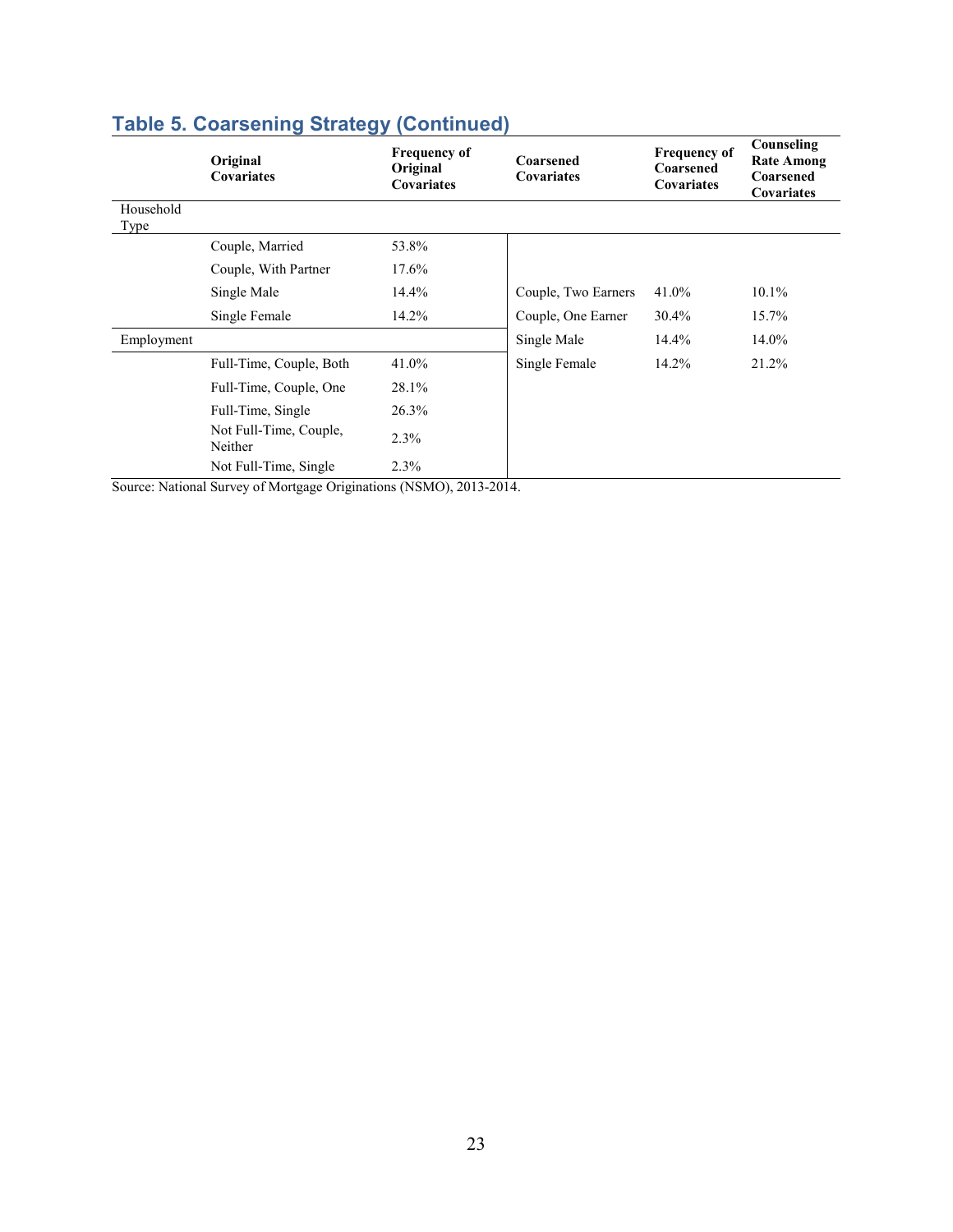|                         | No HEC           | <b>HEC</b>       |
|-------------------------|------------------|------------------|
|                         | Credit Score     |                  |
| Lower than 620          | 14               | $\boldsymbol{0}$ |
| 620 to 639              | 14               | 3                |
| 640 to 659              | 11               | 2                |
| 660 to 679              | 28               | 4                |
| 680 to 699              | 27               | 5                |
| 700 to 719              | 33               | 2                |
| 720 to 739              | 44               | 2                |
| 740 or Higher           | 146              | 3                |
|                         | Age              |                  |
| 35 or Younger           | 142              | 7                |
| 36 to 45                | 94               | 10               |
| 46 to 55                | 81               | $\overline{4}$   |
|                         | Race             |                  |
| Non-Hispanic White      | 200              | 2                |
| Hispanic White          | 26               | $\mathbf{0}$     |
| Asian                   | 24               | $\mathbf{0}$     |
| <b>Black</b>            | 56               | 19               |
| Mixed and Other         | 11               | $\boldsymbol{0}$ |
|                         | Education        |                  |
| Some School             | 9                | 1                |
| High School             | 34               | 3                |
| <b>Technical School</b> | 25               | 1                |
| Partial College         | 80               | 6                |
| College Degree          | 88               | 6                |
| Postgraduate            | 81               | 4                |
|                         | Household income |                  |
| Less than \$35,000      | 29               | $\mathfrak{Z}$   |
| \$35,000 to \$49,999    | 52               | 5                |
| \$50,000 to \$74,999    | 58               | 8                |
| \$75,000 to \$99,999    | 42               | 3                |
| \$100,000 to \$174,999  | 102              | 2                |
| \$175,000 or More       | 34               | $\boldsymbol{0}$ |
|                         | Household type   |                  |
| Couple, Married         | 149              | 6                |
| Couple, With Partner    | 39               | 1                |
| Single Male             | 72               | 3                |
| Single Female           | 57               | 11               |
|                         |                  |                  |

#### **Table 6. Characteristics of Borrowers Who Were Not Matched, By Counseling Status**  $\overline{\phantom{0}}$

(Continued on the next page)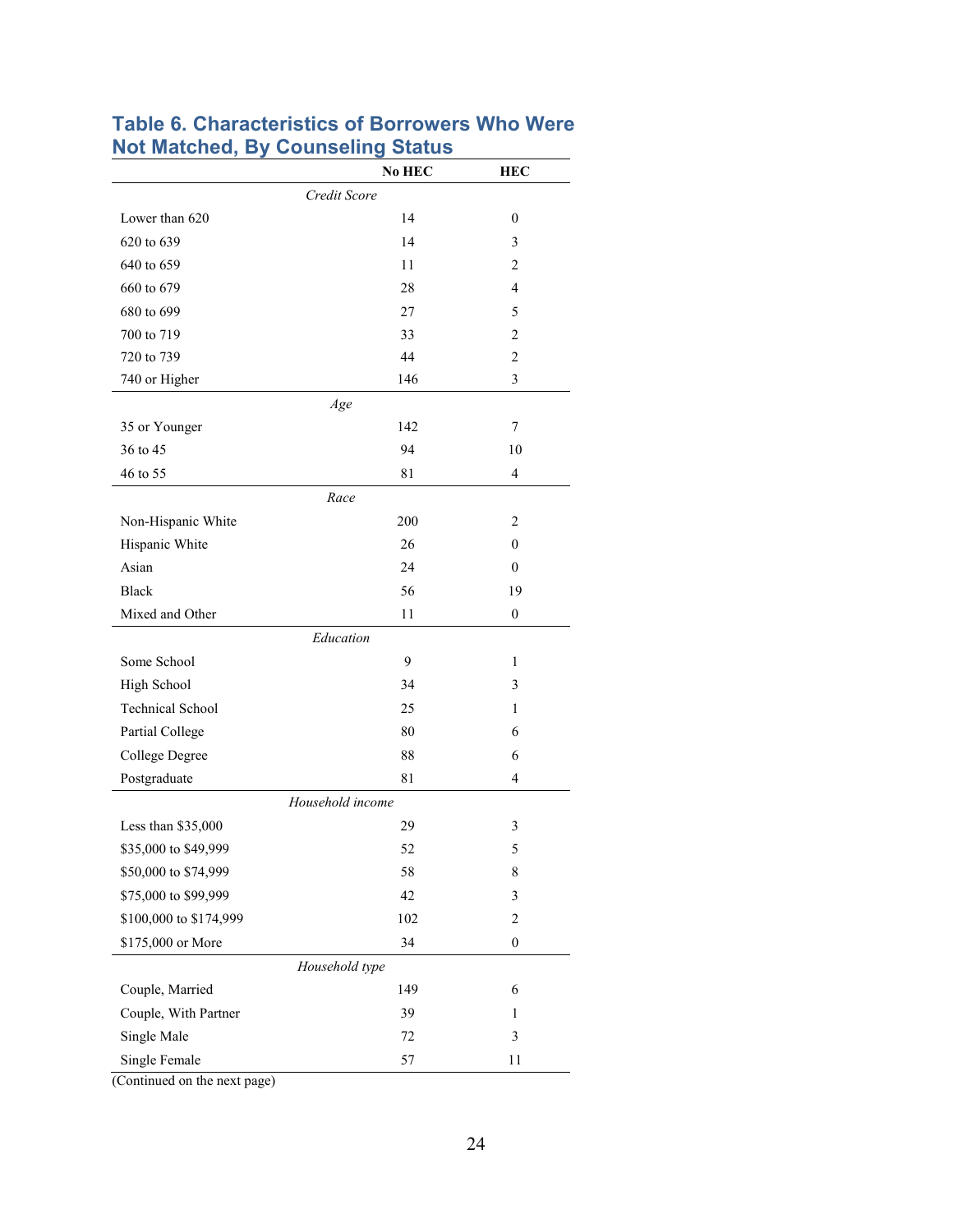## **Table 6. Characteristics of Borrowers Who Were Not Matched, By Counseling Status (Continued)**

|                                | No HEC | <b>HEC</b> |  |  |  |  |  |  |
|--------------------------------|--------|------------|--|--|--|--|--|--|
| Employment                     |        |            |  |  |  |  |  |  |
| Full-Time, Couple, Both        | 88     | 3          |  |  |  |  |  |  |
| Full-Time, Couple, One         | 87     | 4          |  |  |  |  |  |  |
| Full-Time, Single              | 118    | 14         |  |  |  |  |  |  |
| Not Full-Time, Couple, Neither | 13     | $\Omega$   |  |  |  |  |  |  |
| Not Full-Time, Single          | 11     | $\Omega$   |  |  |  |  |  |  |
| All                            | 317    | 21         |  |  |  |  |  |  |

Source: National Survey of Mortgage Originations (NSMO), 2013-2014. Note: Reported are counts of observations in a given category.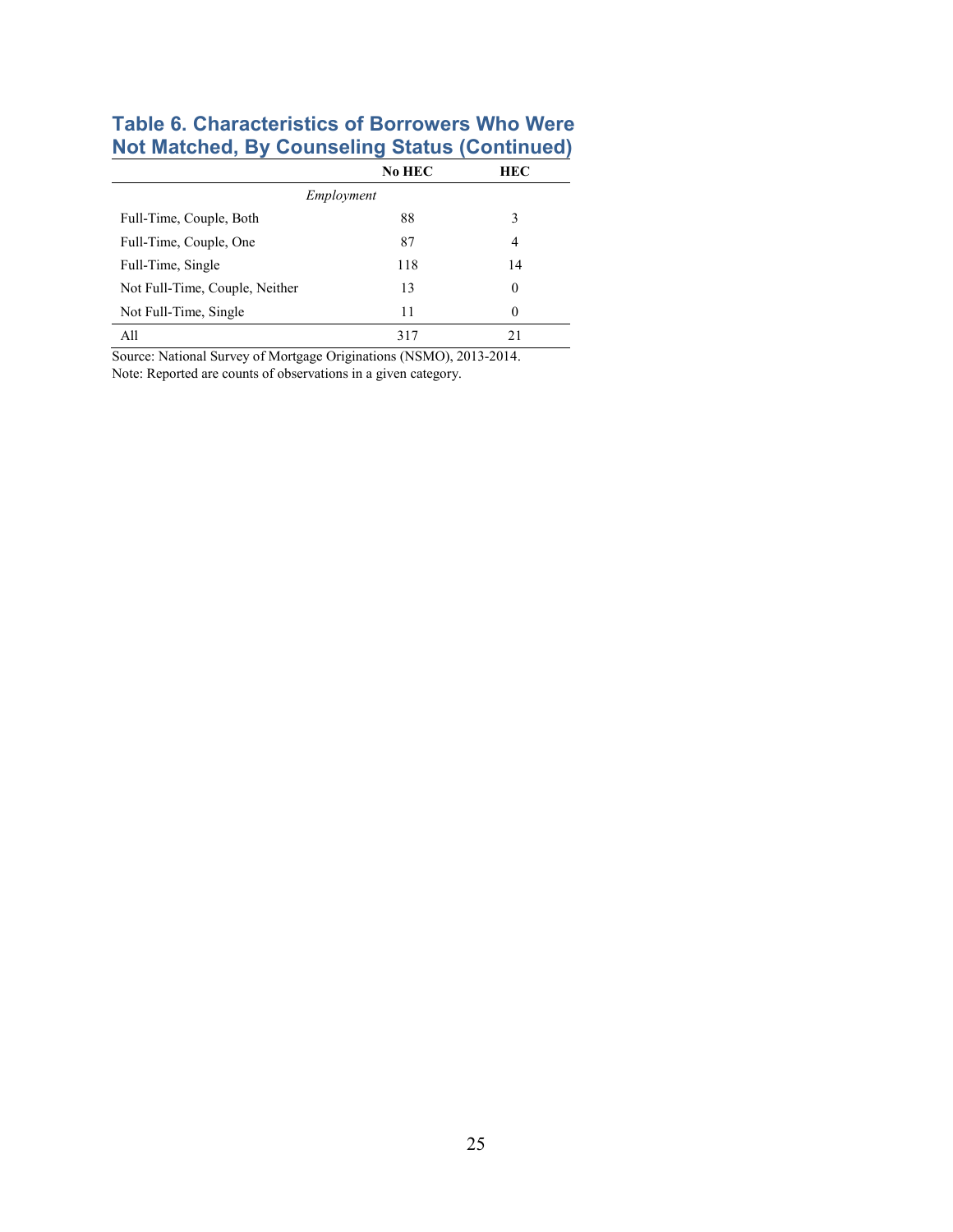## **Table 7. Estimates of the Relationship Between Reported HEC and the Outcome of Interest**

|                                                                                                                                                        | Mean          | <b>OLS</b> |        | <b>Propensity Score</b><br>Matching |        | Coarsened<br><b>Exact Matching</b> |        |  |  |
|--------------------------------------------------------------------------------------------------------------------------------------------------------|---------------|------------|--------|-------------------------------------|--------|------------------------------------|--------|--|--|
| Responses Related to Knowledge of Mortgage Process, Shopping and Vetting Offers                                                                        |               |            |        |                                     |        |                                    |        |  |  |
| When you began the process of getting your mortgage, how familiar were you (and any cosigners) with each of the following?<br>$(=1$ if very familiar)  |               |            |        |                                     |        |                                    |        |  |  |
| The mortgage interest rates available at that time                                                                                                     | 36.30%        | 3.22       | (3.47) | 2.82                                | (3.69) | 1.24                               | (3.56) |  |  |
| The different types of mortgages available                                                                                                             | 23.40%        | $8.26***$  | (3.11) | $9.67***$                           | (3.43) | 5.79*                              | (3.12) |  |  |
| The process of taking out a mortgage                                                                                                                   | 18.10%        | 3.08       | (2.74) | $5.31*$                             | (3.05) | 2.38                               | (2.78) |  |  |
| The down payment needed to qualify for a mortgage                                                                                                      | 36.70%        | 0.07       | (3.48) | 0.58                                | (3.63) | $-1.68$                            | (3.57) |  |  |
| The income needed to qualify for a mortgage                                                                                                            | 33.80%        | 3.72       | (3.43) | 3.40                                | (3.67) | 1.80                               | (3.52) |  |  |
| Your credit history or credit score                                                                                                                    | 63.10%        | 3.57       | (3.50) | 4.69                                | (3.72) | 1.14                               | (3.61) |  |  |
| The money needed at closing                                                                                                                            | 27.20%        | $-1.48$    | (3.17) | $-0.88$                             | (3.41) | $-2.39$                            | (3.26) |  |  |
| How well could you explain to someone the $(=1$ if very well)                                                                                          |               |            |        |                                     |        |                                    |        |  |  |
| Process of taking out a mortgage                                                                                                                       | 39.50%        | 12.39***   | (3.50) | $10.76***$                          | (3.73) | 9.93***                            | (3.60) |  |  |
| Difference between a fixed- and an adjustable-rate<br>mortgage                                                                                         | 56.80%        | $6.49*$    | (3.55) | $6.26*$                             | (3.74) | 2.11                               | (3.70) |  |  |
| Difference between a prime and subprime loan                                                                                                           | 12.80%        | $5.10**$   | (2.38) | $5.01*$                             | (2.56) | 1.83                               | (2.38) |  |  |
| Difference between a mortgage's interest rate and its<br><b>APR</b>                                                                                    | 19.20%        | $6.00**$   | (2.81) | $6.36**$                            | (3.19) | $5.61**$                           | (2.72) |  |  |
| Amortization of a loan                                                                                                                                 | 24.10%        | 3.83       | (3.08) | 4.87                                | (3.27) | 1.68                               | (3.09) |  |  |
| Consequences of not making required mortgage<br>payments                                                                                               | 55.80%        | 3.64       | (3.61) | 2.20                                | (3.74) | 1.64                               | (3.69) |  |  |
| How many different lenders/brokers did you seriously consider before choosing where to apply for this mortgage? (=1 if more<br>than one lender/broker) |               |            |        |                                     |        |                                    |        |  |  |
| More than one lender                                                                                                                                   | 56.10%        | 4.40       | (3.59) | 3.59                                | (3.68) | 3.85                               | (3.70) |  |  |
| Did you apply to more than one lender/broker for any of the following<br>reasons?                                                                      |               |            |        |                                     |        |                                    |        |  |  |
| Searching for better loan terms                                                                                                                        | 22.80%        | 2.72       | (3.10) | 1.67                                | (3.39) | 3.12                               | (3.16) |  |  |
| Did you compare the final loan costs to the final Good Faith Estimate you received from your lender?                                                   |               |            |        |                                     |        |                                    |        |  |  |
| Yes                                                                                                                                                    | 67.50% 8.03** |            | (3.33) | $7.63**$                            | (3.50) | $6.43*$                            | (3.53) |  |  |
| <b>Responses Related to Seeking Input from Others</b>                                                                                                  |               |            |        |                                     |        |                                    |        |  |  |
| Did you seek input about your closing documents from any of the following people? (=1 if yes, =0 otherwise)                                            |               |            |        |                                     |        |                                    |        |  |  |
| Lender/broker                                                                                                                                          | 69.40%        | $-2.75$    | (3.33) | $-1.08$                             | (3.69) | $-1.20$                            | (3.56) |  |  |
| Settlement agent                                                                                                                                       | 18.30%        | 2.15       | (2.83) | 3.17                                | (2.94) | 4.12                               | (2.81) |  |  |
| Real estate agent                                                                                                                                      | 58.90%        | 1.46       | (3.56) | $-1.25$                             | (3.59) | $0.10\,$                           | (3.65) |  |  |
| Personal attorney                                                                                                                                      | 20.10%        | 0.25       | (2.93) | 0.73                                | (2.94) | 0.22                               | (2.92) |  |  |
| Title agent                                                                                                                                            | 17.00%        | $4.64*$    | (2.73) | 4.58                                | (2.87) | 4.18                               | (2.80) |  |  |
| Trusted friend or relative who is not a co-signer on<br>the mortgage                                                                                   | 43.00%        | 2.28       | (3.53) | $-0.81$                             | (3.81) | $-0.02$                            | (3.70) |  |  |
| Housing counselor                                                                                                                                      | 2.00%         | $9.62***$  | (0.96) | $10.12***$                          | (2.04) | 9.76***                            | (1.03) |  |  |

(Continued on the next page)

Any of the sources 85.50% 2.10 (2.56) 1.58 (2.70) 1.35 (2.74)